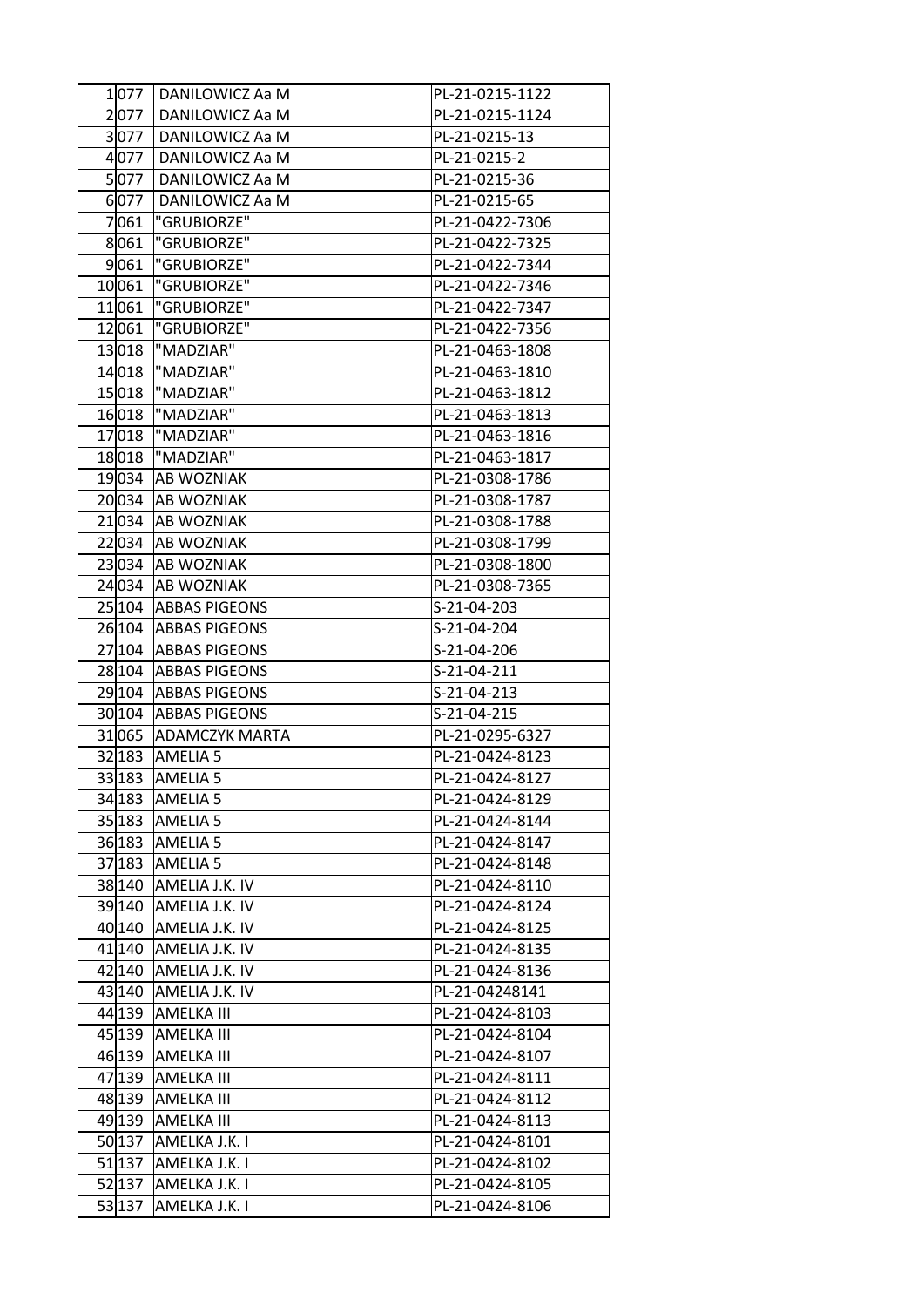| 54 137           | AMELKA J.K. I                                                | PL-21-0424-8108                    |
|------------------|--------------------------------------------------------------|------------------------------------|
| 55 137           | AMELKA J.K. I                                                | PL-21-0424-8109                    |
|                  | 56 138 AMELKA J.K. II                                        | PL-21-0424-8115                    |
| 57 138           | AMELKA J.K. II                                               | PL-21-0424-8116                    |
| 58 138           | AMELKA J.K. II                                               | PL-21-0424-8117                    |
| 59 138           | AMELKA J.K. II                                               | PL-21-0424-8119                    |
| 60 138           | AMELKA J.K. II                                               | PL-21-0424-8121                    |
| 61 138           | AMELKA J.K. II                                               | PL-21-0424-8122                    |
| 62 048           | <b>ANDRZEJ i MICHAL BUSZKO</b>                               | PL-21-0452-11364                   |
| 63048            | ANDRZEJ i MICHAL BUSZKO                                      | PL-21-0452-11366                   |
| 64 048           | ANDRZEJ i MICHAL BUSZKO                                      | PL-21-0452-11368                   |
| 65 048           | <b>ANDRZEJ i MICHAL BUSZKO</b>                               | PL-21-0452-11376                   |
| 66 048           | ANDRZEJ i MICHAL BUSZKO                                      | PL-21-0452-11377                   |
| 67048            | ANDRZEJ i MICHAL BUSZKO                                      | PL-21-0452-11383                   |
| 68 098           | <b>ARTUR ZOLKIEWSKI</b>                                      | PL-21-0210-1546                    |
| 69 098           | <b>ARTUR ZOLKIEWSKI</b>                                      | PL-21-0210-1547                    |
| 70098            | <b>ARTUR ZOLKIEWSKI</b>                                      | PL-21-0210-1556                    |
| 71 098           | <b>ARTUR ZOLKIEWSKI</b>                                      | PL-21-0210-1563                    |
| 72 098           | <b>ARTUR ZOLKIEWSKI</b>                                      | PL-21-0210-1566                    |
| 73 098           | <b>ARTUR ZOLKIEWSKI</b>                                      | PL-21-0210-1574                    |
| 74021            | <b>BANDA SWIROFFF</b>                                        | GB-21-Z-61600                      |
| 75021            | <b>BANDA SWIROFFF</b>                                        | PL-21-0134-6600                    |
| 76021            | <b>BANDA SWIROFFF</b>                                        | PL-21-0207-1808                    |
| 77021            | <b>BANDA SWIROFFF</b>                                        | PL-21-0263-3937                    |
| 78 021           | <b>BANDA SWIROFFF</b>                                        | PL-21-0266-3903                    |
| 79021            | <b>BANDA SWIROFFF</b>                                        | SU-21-R-700                        |
| 80 121           | <b>BARTOSZ</b>                                               | CZ-21-0132-3215                    |
| 81 008           | <b>BERNACKI - KOWALISZYN</b>                                 | PL-21-0219-758                     |
| 82008            | <b>BERNACKI - KOWALISZYN</b>                                 | PL-21-0291-4107                    |
| 83008            | <b>BERNACKI - KOWALISZYN</b>                                 | PL-21-0291-706                     |
| 84 008           | <b>BERNACKI - KOWALISZYN</b>                                 | PL-21-0291-754                     |
| 85008            | <b>BERNACKI - KOWALISZYN</b>                                 | PL-21-0291-756                     |
| 86008            | <b>BERNACKI - KOWALISZYN</b>                                 | PL-21-0291-760                     |
|                  | 87066 BIENIEK DARIUSZ                                        | S-21-20-1022                       |
| 88066            | <b>BIENIEK DARIUSZ</b>                                       | S-21-20-1024                       |
| 89066            | <b>BIENIEK DARIUSZ</b>                                       | S-21-20-1025                       |
| 90 066           | <b>BIENIEK DARIUSZ</b>                                       | S-21-20-1033                       |
| 91 066           | <b>BIENIEK DARIUSZ</b>                                       | S-21-20-1036                       |
| 92 066           | <b>BIENIEK DARIUSZ</b>                                       | S-21-20-1042                       |
|                  | 93062 BIERNAT & KUSCH 1                                      | DV-21-2522-1711                    |
| 94 062           | <b>BIERNAT &amp; KUSCH 1</b>                                 | DV-21-2522-1749                    |
| 95 062           | <b>BIERNAT &amp; KUSCH 1</b>                                 | DV-21-2522-1759                    |
| 96 062           | <b>BIERNAT &amp; KUSCH 1</b>                                 | DV-21-2522-1783                    |
| 97 062           | <b>BIERNAT &amp; KUSCH 1</b>                                 | DV-21-2522-1799                    |
| 98 062           | <b>BIERNAT &amp; KUSCH 1</b>                                 | DV-21-2522-1829                    |
| 99 063           | <b>BIERNAT &amp; KUSCH 2</b>                                 | DV-21-2522-1780                    |
| 100063           | <b>BIERNAT &amp; KUSCH 2</b>                                 | DV-21-2522-1789                    |
|                  |                                                              |                                    |
| 101 063          | <b>BIERNAT &amp; KUSCH 2</b>                                 | DV-21-2522-1798                    |
| 102063<br>103063 | <b>BIERNAT &amp; KUSCH 2</b><br><b>BIERNAT &amp; KUSCH 2</b> | DV-21-2522-1801<br>DV-21-2522-1807 |
| 104 063          | <b>BIERNAT &amp; KUSCH 2</b>                                 |                                    |
| 105040           |                                                              | DV-21-2522-1835                    |
|                  | <b>BLASZCZYK LEON</b>                                        | PL-21-0352-1606                    |
| 106040           | <b>BLASZCZYK LEON</b>                                        | PL-21-0352-1668                    |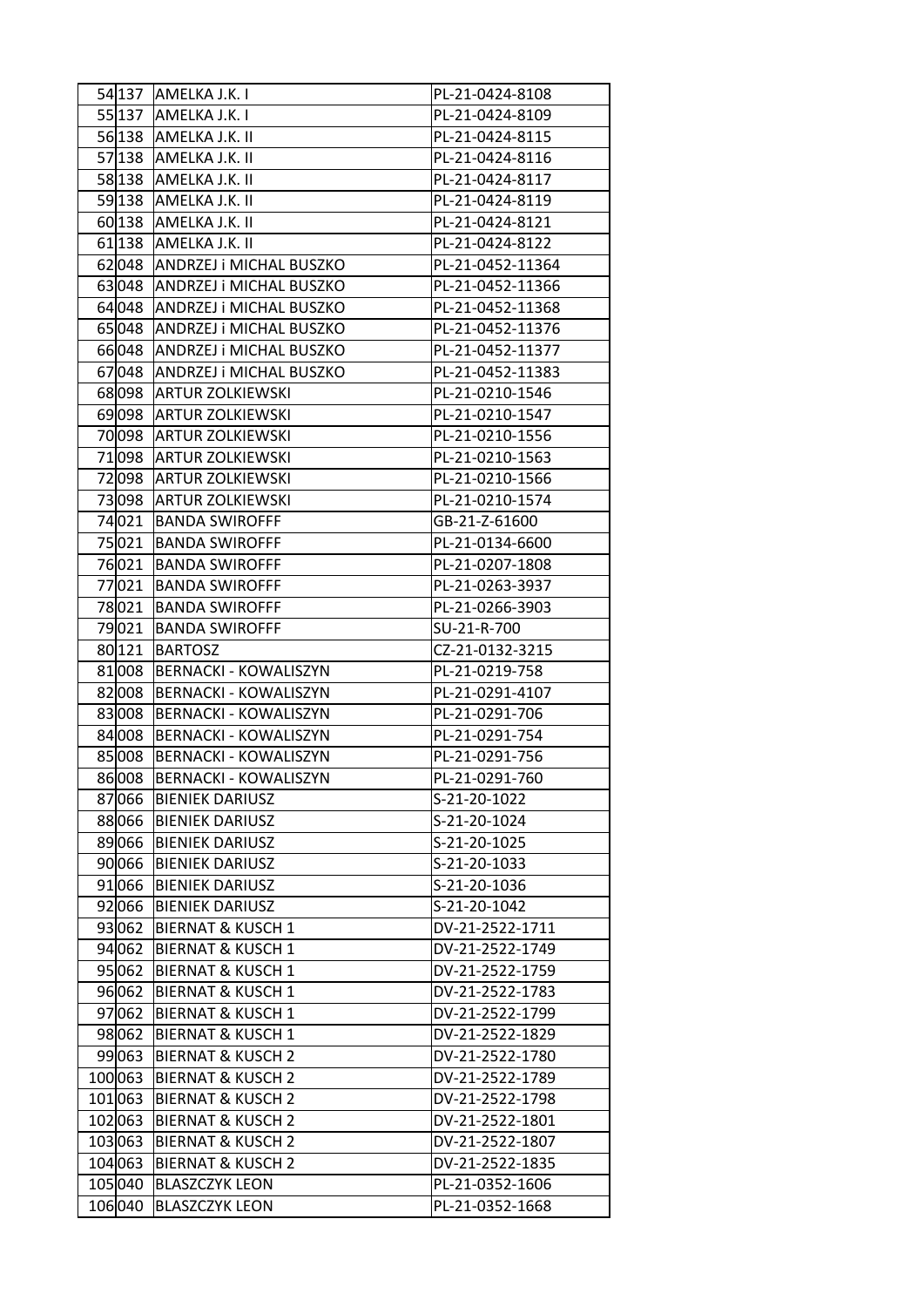|                      | 107040 BLASZCZYK LEON                          | PL-21-0352-1671                    |
|----------------------|------------------------------------------------|------------------------------------|
| 108013               | <b>BLIEGE FELIX</b>                            | AT-21-605-706                      |
| 109013               | <b>BLIEGE FELIX</b>                            | AT-21-605-708                      |
| 110013               | <b>BLIEGE FELIX</b>                            | AT-21-605-711                      |
| 111 013              | <b>BLIEGE FELIX</b>                            | AT-21-605-718                      |
| 112 013              | <b>BLIEGE FELIX</b>                            | AT-21-605-721                      |
| 113013               | <b>BLIEGE FELIX</b>                            | AT-21-605-724                      |
| 114 159              | <b>BLUE TEAM</b>                               | PL-21-02-3241                      |
| 115 159              | <b>BLUE TEAM</b>                               | PL-21-02-3243                      |
| 116 159              | <b>BLUE TEAM</b>                               | PL-21-02-3245                      |
| 117 159              | <b>BLUE TEAM</b>                               | PL-21-02-3247                      |
| 118 159              | <b>BLUE TEAM</b>                               | PL-21-02-3249                      |
| 119 159              | <b>BLUE TEAM</b>                               | PL-21-02-3255                      |
| 120 130              | BLYSKAWICA                                     | PL-21-07-8746                      |
| 121 130              | BLYSKAWICA                                     | PL-21-07-8749                      |
| 122 130              | BLYSKAWICA                                     | PL-21-07-8754                      |
| 123 130              | BLYSKAWICA                                     | PL-21-07-8763                      |
| $\overline{12}4 130$ | BLYSKAWICA                                     | PL-21-07-8772                      |
| 125 130              | BLYSKAWICA                                     | PL-21-07-8780                      |
| 126 113              | <b>BOCHENCZAK JAN</b>                          | PL-21-0236-825                     |
| 127 113              | <b>BOCHENCZAK JAN</b>                          | PL-21-0236-845                     |
| 128 113              |                                                |                                    |
| 129 113              | <b>BOCHENCZAK JAN</b><br><b>BOCHENCZAK JAN</b> | PL-21-0236-868<br>PL-21-0236-869   |
|                      |                                                | PL-21-0236-870                     |
| 130 113<br>131 13    | <b>BOCHENCZAK JAN</b>                          |                                    |
|                      | <b>BOCHENCZAK JAN</b>                          | PL-21-0236-884                     |
| 132 146<br>133 146   | BOCZKOWSKI-WOSZCZAK<br>BOCZKOWSKI-WOSZCZAK     | PL-21-0329-1509<br>PL-21-0329-1511 |
| 134 146              | <b>BOCZKOWSKI-WOSZCZAK</b>                     | PL-21-0329-1512                    |
| 135 146              | <b>BOCZKOWSKI-WOSZCZAK</b>                     | PL-21-0329-1518                    |
| 136 146              | <b>BOCZKOWSKI-WOSZCZAK</b>                     | PL-21-0329-1520                    |
| 137 146              | BOCZKOWSKI-WOSZCZAK                            | PL-21-0329-1595                    |
| 138005               | <b>BUSZKO JULIA</b>                            | PL-21-0324-1757                    |
|                      |                                                |                                    |
| 139005               | <b>BUSZKO JULIA</b>                            | PL-21-0324-1767                    |
|                      | 140005 BUSZKO JULIA                            | PL-21-0324-2202                    |
| 141 005              | <b>BUSZKO JULIA</b>                            | PL-21-0324-2245                    |
| 142 005              | <b>BUSZKO JULIA</b>                            | PL-21-0324-2305                    |
| 143 005              | <b>BUSZKO JULIA</b>                            | PL-21-0324-2309                    |
| 144 006              | <b>BUSZKO MICHAL</b>                           | PL-21-0324-2203                    |
|                      | 145006 BUSZKO MICHAL                           | PL-21-0324-2222                    |
| 146006               | <b>BUSZKO MICHAL</b>                           | PL-21-0324-2231                    |
| 147006               | <b>BUSZKO MICHAL</b>                           | PL-21-0324-2233                    |
|                      | 148006 BUSZKO MICHAL                           | PL-21-0324-2235                    |
| 149006               | <b>BUSZKO MICHAL</b>                           | PL-21-0324-2241                    |
| 150007               | <b>BUSZKO MICHAL &amp; ANDRZEJ</b>             | PL-21-0324-2205                    |
| 151 007              | <b>BUSZKO MICHAL &amp; ANDRZEJ</b>             | PL-21-0324-2208                    |
| 152 007              | <b>BUSZKO MICHAL &amp; ANDRZEJ</b>             | PL-21-0324-2210                    |
| 153007               | <b>BUSZKO MICHAL &amp; ANDRZEJ</b>             | PL-21-0324-2212                    |
| 154 007              | <b>BUSZKO MICHAL &amp; ANDRZEJ</b>             | PL-21-0324-2216                    |
| 155007               | <b>BUSZKO MICHAL &amp; ANDRZEJ</b>             | PL-21-0324-2240                    |
| 156 207              | C.K.                                           | PL-21-0211-421                     |
| 157 207              | C.K.                                           | PL-21-0211-441                     |
| 158 207              | C.K.                                           | PL-21-0211-443                     |
| 159 207              | C.K.                                           | PL-21-0211-446                     |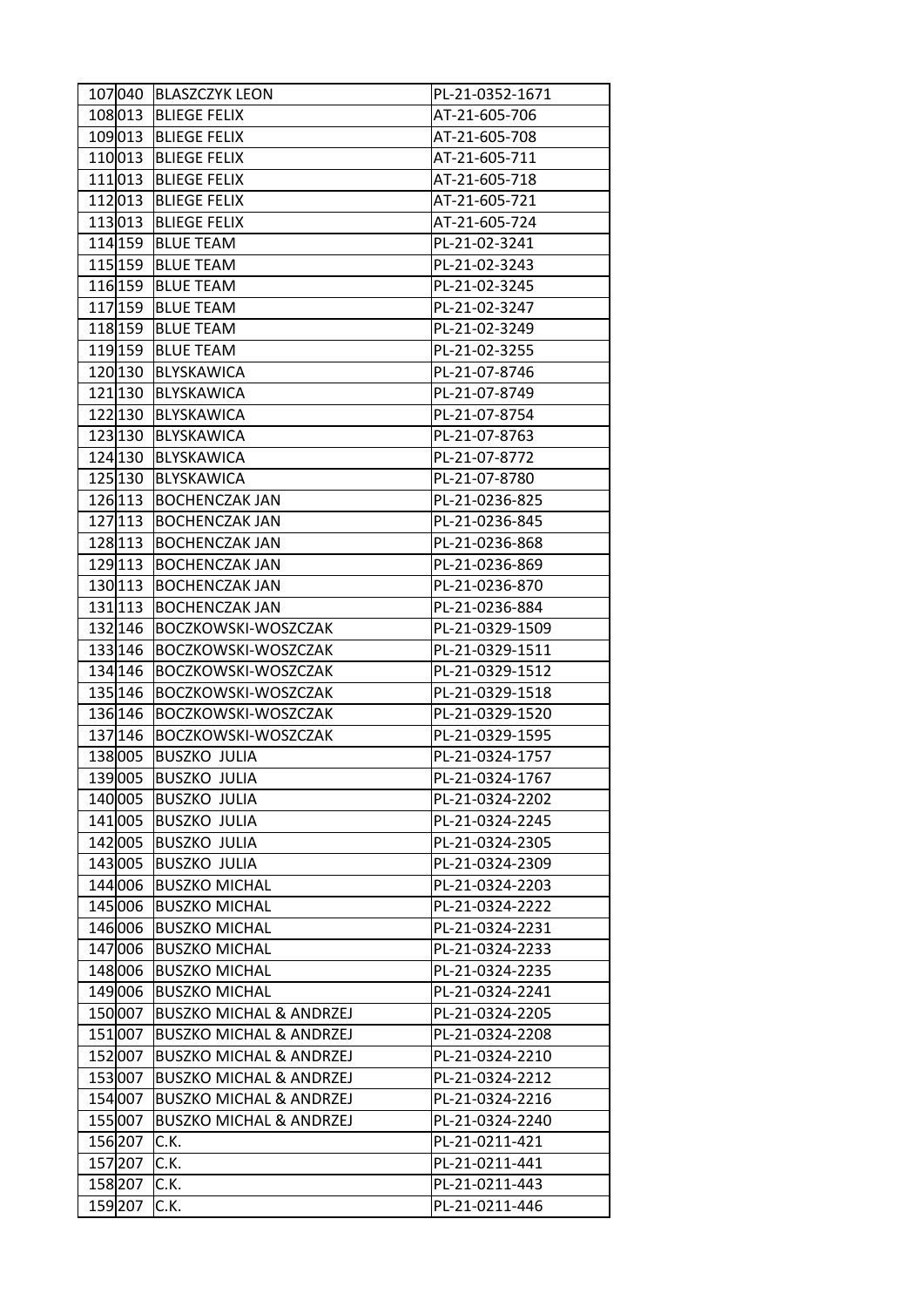| 160 207 | IC.K.                        | PL-21-0211-451   |
|---------|------------------------------|------------------|
| 161 207 | C.K.                         | PL-21-0211-6910  |
| 162014  | <b>CALUJ WIESLAW</b>         | PL-21-0223-12205 |
| 163014  | <b>CALUJ WIESLAW</b>         | PL-21-0223-12209 |
| 164 014 | <b>CALUJ WIESLAW</b>         | PL-21-0223-12226 |
| 165014  | <b>CALUJ WIESLAW</b>         | PL-21-0223-12227 |
| 166014  | <b>CALUJ WIESLAW</b>         | PL-21-0223-12283 |
| 167014  | <b>CALUJ WIESLAW</b>         | PL-21-0223-12291 |
| 168014  | <b>CALUJ WIESLAW</b>         | PL-21-0223-12294 |
| 169093  | CIENKUSZ STANISLAW&KAROL&JAN | PL-21-0468-14381 |
| 170093  | CIENKUSZ STANISLAW&KAROL&JAN | PL-21-0468-14384 |
| 171093  | CIENKUSZ STANISLAW&KAROL&JAN | PL-21-0468-14386 |
| 172093  | CIENKUSZ STANISLAW&KAROL&JAN | PL-21-0468-14387 |
| 173093  | CIENKUSZ STANISLAW&KAROL&JAN | PL-21-0468-14391 |
| 174093  | CIENKUSZ STANISLAW&KAROL&JAN | PL-21-0468-14394 |
| 175057  | <b>CIESLAK - KRAWCZYK</b>    | PL-21-0463-7331  |
| 176057  | <b>CIESLAK - KRAWCZYK</b>    | PL-21-0463-7334  |
| 17731   | CIOS-MAR                     | PL-21-0412-5504  |
| 17831   | CIOS-MAR                     | PL-21-0412-5513  |
| 17931   |                              |                  |
|         | CIOS-MAR                     | PL-21-0412-5518  |
| 18031   | CIOS-MAR                     | PL-21-0412-5520  |
| 18131   | CIOS-MAR                     | PL-21-0412-5523  |
| 18231   | CIOS-MAR                     | PL-21-0412-5632  |
| 183090  | <b>CZAJKA TEAM</b>           | PL-21-0311-9108  |
| 184 090 | <b>CZAJKA TEAM</b>           | PL-21-0311-9147  |
| 185090  | <b>CZAJKA TEAM</b>           | PL-21-0311-9163  |
| 186090  | <b>CZAJKA TEAM</b>           | PL-21-0311-9949  |
| 187090  | <b>CZAJKA TEAM</b>           | PL-21-0311-9950  |
| 188090  | <b>CZAJKA TEAM</b>           | PL-21-0311-9951  |
| 189074  | <b>CZARDYBON ANDRZEJ</b>     | PL-21-0139-5604  |
| 190074  | <b>CZARDYBON ANDRZEJ</b>     | PL-21-0139-5607  |
| 191 074 | <b>CZARDYBON ANDRZEJ</b>     | PL-21-0139-5681  |
| 192 074 | <b>CZARDYBON ANDRZEJ</b>     | PL-21-0139-5689  |
|         | 193074 CZARDYBON ANDRZEJ     | PL-21-0139-5698  |
|         | 194 074 CZARDYBON ANDRZEJ    | PL-21-0139-5700  |
| 195 129 | <b>DEGA MARCIN</b>           | PL-21-208-8817   |
| 196 129 | <b>DEGA MARCIN</b>           | PL-21-208-8818   |
| 197 181 | DLA JOASI                    | PL-21-0208-5625  |
| 198 181 | DLA JOASI                    | PL-21-0208-5632  |
| 199 181 | DLA JOASI                    | PL-21-0208-5635  |
| 200 181 | DLA JOASI                    | PL-21-0208-5639  |
| 201 181 | <b>DLA JOASI</b>             | PL-21-0208-5642  |
| 202 181 | <b>DLA JOASI</b>             | PL-21-0208-5668  |
| 203 177 | <b>DLA GRAZYNKI 1</b>        | PL-21-0425-8096  |
| 204 177 | <b>DLA GRAZYNKI 1</b>        | PL-21-0425-8115  |
| 205 177 | <b>DLA GRAZYNKI 1</b>        | PL-21-0425-8123  |
| 206 177 | <b>DLA GRAZYNKI 1</b>        | PL-21-0425-8125  |
| 207 177 | DLA GRAZYNKI 1               | PL-21-0425-8126  |
| 208 177 | DLA GRAZYNKI 1               | PL-21-0425-8151  |
| 209 178 | <b>DLA GRAZYNKI 2</b>        | PL-21-0425-8094  |
| 210 178 | <b>DLA GRAZYNKI 2</b>        | PL-21-0425-8103  |
| 211 178 | <b>DLA GRAZYNKI 2</b>        | PL-21-0425-8116  |
| 212 178 | <b>DLA GRAZYNKI 2</b>        | PL-21-0425-8128  |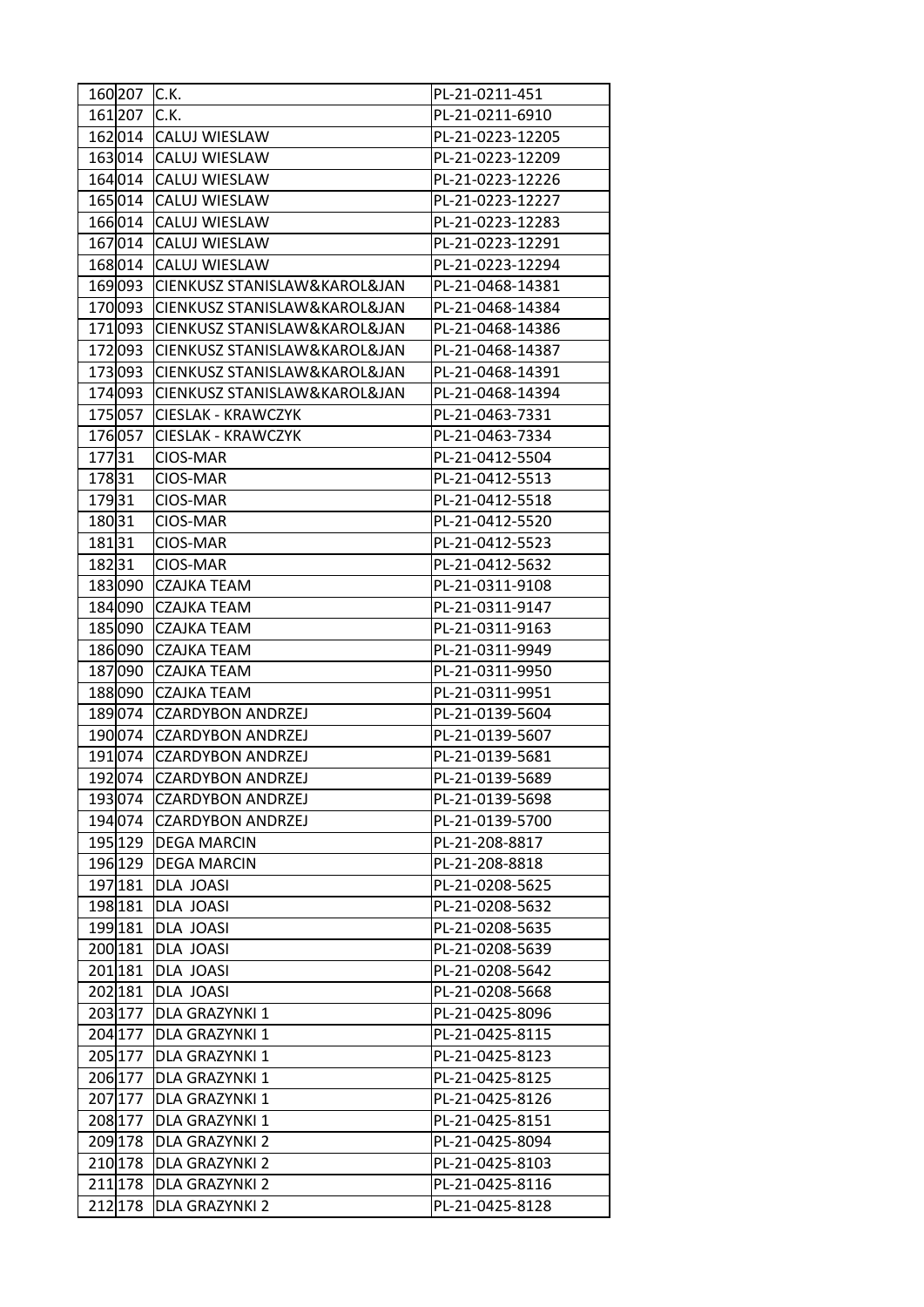|         | 213 178 DLA GRAZYNKI 2          | PL-21-0425-8132  |
|---------|---------------------------------|------------------|
| 214 178 | <b>DLA GRAZYNKI 2</b>           | PL-21-0425-8148  |
| 215 178 | <b>DLA GRAZYNKI 2</b>           | PL-21-0425-8149  |
| 216 206 | <b>DOMAN</b>                    | PL-21-0452-11511 |
| 217 206 | <b>DOMAN</b>                    | PL-21-0452-11557 |
| 218 206 | <b>DOMAN</b>                    | PL-21-0452-11559 |
| 219 206 | <b>DOMAN</b>                    | PL-21-0452-11565 |
| 220 206 | <b>DOMAN</b>                    | PL-21-0452-11573 |
| 221 206 | <b>IDOMAN</b>                   | PL-21-0452-11666 |
| 222 123 | <b>DREAM TEAM</b>               | PL-21-0173-12914 |
| 223 123 | <b>DREAM TEAM</b>               | PL-21-0173-12941 |
| 224 123 | <b>DREAM TEAM</b>               | PL-21-0173-12942 |
| 225 123 | <b>DREAM TEAM</b>               | PL-21-0173-12950 |
| 226 123 | <b>DREAM TEAM</b>               | PL-21-0173-12951 |
| 227 123 | <b>DREAM TEAM</b>               | PL-21-0173-12964 |
| 228 216 | <b>DROMADER</b>                 | PL-21-0414-651   |
| 229080  | <b>DUBIEL - ROJEK</b>           | PL-21-0311-9003  |
| 230080  | <b>DUBIEL - ROJEK</b>           | PL-21-0311-9008  |
| 231080  | <b>DUBIEL - ROJEK</b>           | PL-21-0311-9015  |
| 232080  | <b>DUBIEL - ROJEK</b>           | PL-21-0311-9017  |
| 233080  | <b>DUBIEL - ROJEK</b>           | PL-21-0311-9019  |
| 234080  | <b>DUBIEL - ROJEK</b>           | PL-21-0311-9026  |
| 235 060 | <b>DUDEK MONIKA &amp; DAWID</b> | PL-21-0388-1220  |
| 236060  | <b>DUDEK MONIKA &amp; DAWID</b> | PL-21-0388-1226  |
| 237060  | <b>DUDEK MONIKA &amp; DAWID</b> | PL-21-0388-1227  |
| 238060  | <b>DUDEK MONIKA &amp; DAWID</b> | PL-21-0388-1229  |
| 239060  | <b>DUDEK MONIKA &amp; DAWID</b> | PL-21-0388-1234  |
| 240060  | <b>DUDEK MONIKA &amp; DAWID</b> | PL-21-0388-1235  |
| 241 101 | DUDKIEWICZ - MORAWSKI           | PL-21-0211-2021  |
| 242 101 | DUDKIEWICZ - MORAWSKI           | PL-21-0211-6321  |
| 243 101 | DUDKIEWICZ - MORAWSKI           | PL-21-0211-6322  |
| 244 101 | DUDKIEWICZ - MORAWSKI           | PL-21-0211-8940  |
| 245 101 | DUDKIEWICZ - MORAWSKI           | PL-21-0211-8944  |
| 246 101 | DUDKIEWICZ - MORAWSKI           | PL-21-0211-8947  |
| 247 089 | DYBKOWSKI SLAWOMIR              | PL-21-0208-5601  |
| 248 089 | <b>DYBKOWSKI SLAWOMIR</b>       | PL-21-0208-5610  |
| 249089  | <b>DYBKOWSKI SLAWOMIR</b>       | PL-21-0208-5655  |
| 250089  | <b>DYBKOWSKI SLAWOMIR</b>       | PL-21-0208-5747  |
| 251 089 | <b>DYBKOWSKI SLAWOMIR</b>       | PL-21-0208-5748  |
| 252089  | <b>DYBKOWSKI SLAWOMIR</b>       | PL-21-0208-5751  |
| 253 170 | ELZBIETA KAMIL LUKASZYK         | PL-21-0295-4032  |
| 254 170 | <b>ELZBIETA KAMIL LUKASZYK</b>  | PL-21-0295-4038  |
| 255 170 | ELZBIETA KAMIL LUKASZYK         | PL-21-0295-4432  |
| 256 170 | ELZBIETA KAMIL LUKASZYK         | PL-21-0295-4438  |
| 257 170 | ELZBIETA KAMIL LUKASZYK         | PL-21-0295-4439  |
| 258 170 | ELZBIETA KAMIL LUKASZYK         | PL-21-0295-4440  |
| 259 150 | <b>ESCHKE ARTUR</b>             | PL-21-0207-3890  |
| 260 150 | <b>ESCHKE ARTUR</b>             | PL-21-0207-3891  |
| 261 150 | <b>ESCHKE ARTUR</b>             | PL-21-0207-3893  |
| 262 150 | <b>ESCHKE ARTUR</b>             | PL-21-0207-3896  |
| 263 150 | <b>ESCHKE ARTUR</b>             | PL-21-0207-3897  |
|         | 264 092 FILIP & GOLBA           | PL-21-0468-10006 |
| 265 092 | <b>FILIP &amp; GOLBA</b>        | PL-21-0468-10051 |
|         |                                 |                  |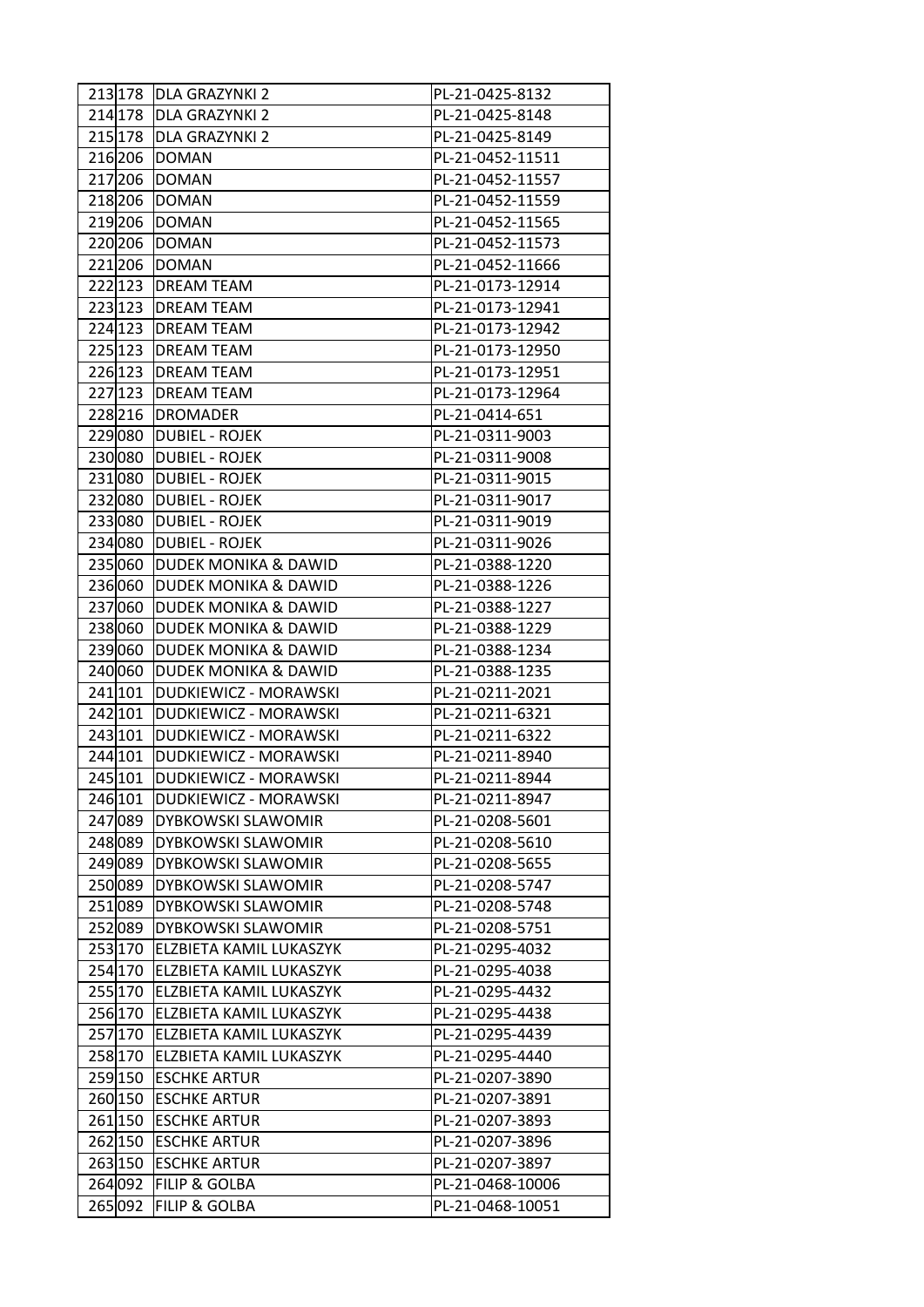|         | 266092 FILIP & GOLBA      | PL-21-0468-10056 |
|---------|---------------------------|------------------|
| 267 092 | <b>FILIP &amp; GOLBA</b>  | PL-21-0468-10117 |
|         | 268092 FILIP & GOLBA      | PL-21-0468-9832  |
| 269092  | <b>FILIP &amp; GOLBA</b>  | PL-21-0468-9836  |
| 270092  | <b>FILIP &amp; GOLBA</b>  | PL-21-0468-9837  |
| 271044  | <b>FLOREK-WOJCIESZAK</b>  | PL-21-0196-1786  |
| 272044  | <b>FLOREK-WOJCIESZAK</b>  | PL-21-0196-1790  |
| 273044  | <b>FLOREK-WOJCIESZAK</b>  | PL-21-0231-11790 |
| 274044  | <b>FLOREK-WOJCIESZAK</b>  | PL-21-0231-9909  |
| 275044  | <b>FLOREK-WOJCIESZAK</b>  | PL-21-0232-2110  |
| 276044  | <b>FLOREK-WOJCIESZAK</b>  | PL-21-0232-2192  |
| 277095  | <b>GAWRONSKI SLAWOMIR</b> | PL-21-0209-11340 |
| 278 095 | <b>GAWRONSKI SLAWOMIR</b> | PL-21-0209-11341 |
| 279095  | <b>GAWRONSKI SLAWOMIR</b> | PL-21-0209-11354 |
| 280 095 | <b>GAWRONSKI SLAWOMIR</b> | PL-21-0209-11357 |
| 281 095 | <b>GAWRONSKI SLAWOMIR</b> | PL-21-0209-11367 |
| 282 095 | <b>GAWRONSKI SLAWOMIR</b> | PL-21-0209-11812 |
| 283095  | <b>GAWRONSKI SLAWOMIR</b> | PL-21-0209-11820 |
| 284 157 | <b>GIL JOLANTA</b>        | NL-21-1332315    |
| 285 157 | <b>GIL JOLANTA</b>        | PL-21-0176-4605  |
| 286 157 | <b>GIL JOLANTA</b>        | PL-21-0176-4613  |
| 287 157 | <b>GIL JOLANTA</b>        | PL-21-0176-4635  |
| 288 157 | <b>GIL JOLANTA</b>        | PL-21-0176-4664  |
| 289 157 | <b>GIL JOLANTA</b>        | PL-21-0176-4673  |
| 290 143 | <b>GIULIA</b>             | PL-21-0250-6145  |
| 291 091 | <b>GORA MARCIN</b>        | PL-21-0122-1557  |
| 292 091 | <b>GORA MARCIN</b>        | PL-21-0311-3603  |
| 293091  | <b>GORA MARCIN</b>        | PL-21-0311-3608  |
| 294 091 | <b>GORA MARCIN</b>        | PL-21-0311-3613  |
| 295 091 | <b>GORA MARCIN</b>        | PL-21-0311-3615  |
| 296 091 | <b>GORA MARCIN</b>        | PL-21-0311-3662  |
| 297 097 | <b>GORZEL TOMASZ</b>      | PL-21-0497-6210  |
| 298 097 | <b>GORZEL TOMASZ</b>      | PL-21-0497-6238  |
| 299 097 | <b>GORZEL TOMASZ</b>      | PL-21-0497-6248  |
| 300 097 | <b>GORZEL TOMASZ</b>      | PL-21-0497-6250  |
| 301 097 | <b>GORZEL TOMASZ</b>      | PL-21-0497-6255  |
| 302 097 | <b>GORZEL TOMASZ</b>      | PL-21-0497-6268  |
| 303097  | <b>GORZEL TOMASZ</b>      | PL-21-0497-6287  |
| 304 188 | <b>GOZDUR TOMASZ</b>      | PL-21-0185-707   |
| 305 188 | <b>GOZDUR TOMASZ</b>      | PL-21-0185-710   |
| 306 188 | <b>GOZDUR TOMASZ</b>      | PL-21-0185-713   |
| 307 188 | <b>GOZDUR TOMASZ</b>      | PL-21-0185-718   |
| 308 188 | <b>GOZDUR TOMASZ</b>      | PL-21-0185-722   |
| 309 188 | <b>GOZDUR TOMASZ</b>      | PL-21-0185-727   |
| 310 128 | <b>GRYGLAS ARTUR</b>      | PL-21-010-5453   |
| 311 128 | <b>GRYGLAS ARTUR</b>      | PL-21-010-5458   |
| 312 128 | <b>GRYGLAS ARTUR</b>      | PL-21-010-5485   |
| 313 128 | <b>GRYGLAS ARTUR</b>      | PL-21-010-5486   |
| 314 128 | <b>GRYGLAS ARTUR</b>      | PL-21-010-5488   |
| 315028  | <b>GUMIENIAK ARTUR</b>    | GB-21-V-207563   |
| 316 028 | <b>GUMIENIAK ARTUR</b>    | GB-21-V-207564   |
| 317 028 | <b>GUMIENIAK ARTUR</b>    | GB-21-V-207565   |
| 318028  | <b>GUMIENIAK ARTUR</b>    | PL-21-0430-923   |
|         |                           |                  |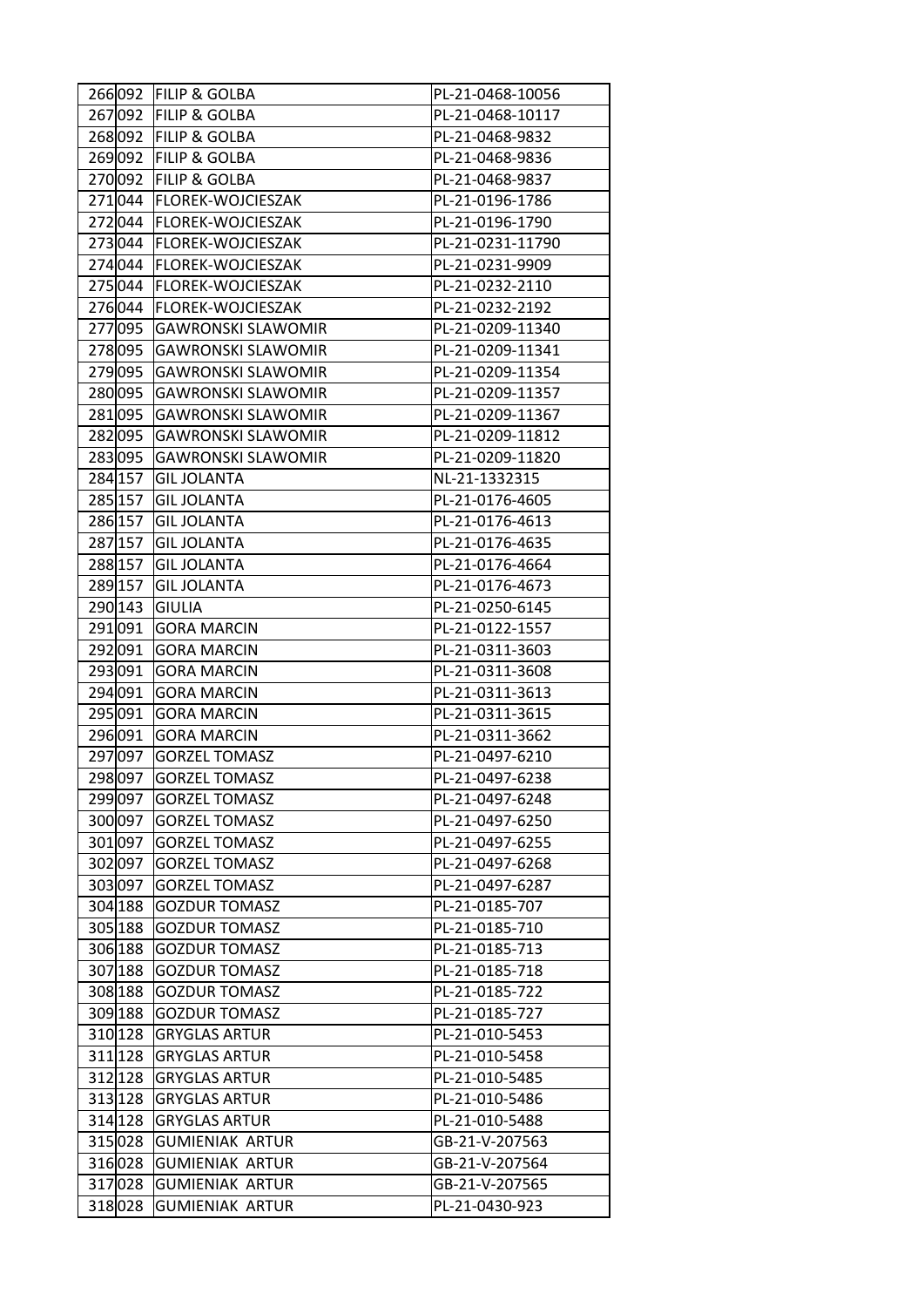| 319028  | <b>GUMIENIAK ARTUR</b>           | PL-21-0430-944   |
|---------|----------------------------------|------------------|
| 320 156 | <b>GWOSDZ WALDEMAR</b>           | DV-21-4973-198   |
| 321 156 | <b>GWOSDZ WALDEMAR</b>           | DV-21-4973-207   |
| 322 156 | <b>GWOSDZ WALDEMAR</b>           | DV-21-4973-208   |
| 323 156 | <b>GWOSDZ WALDEMAR</b>           | DV-21-4973-210   |
| 324 156 | <b>GWOSDZ WALDEMAR</b>           | DV-21-4973-211   |
| 325068  | <b>HANIA &amp; MAJA TEAM</b>     | PL-21-0497-2122  |
| 326068  | <b>HANIA &amp; MAJA TEAM</b>     | PL-21-0497-2136  |
| 327068  | <b>HANIA &amp; MAJA TEAM</b>     | PL-21-0497-2139  |
| 328068  | <b>HANIA &amp; MAJA TEAM</b>     | PL-21-0497-2143  |
| 329068  | <b>HANIA &amp; MAJA TEAM</b>     | PL-21-0497-2164  |
| 330 068 | <b>HANIA &amp; MAJA TEAM</b>     | PL-21-0497-2165  |
| 331053  | <b>HUBEX</b>                     | PL-20-0211-11224 |
| 332 053 | <b>HUBEX</b>                     | PL-20-0211-11225 |
| 333053  | <b>HUBEX</b>                     | PL-20-0211-11229 |
| 334 053 | <b>HUBEX</b>                     | PL-20-0211-6702  |
| 335053  | <b>HUBEX</b>                     | PL-20-0211-6704  |
| 336 053 | HUBEX                            | PL-20-0211-6707  |
| 337221  | <b>IREK K.</b>                   | PL-21-0424-8114  |
| 338221  | <b>IREK K.</b>                   | PL-21-0424-8137  |
| 339221  | <b>IREKK.</b>                    | PL-21-0424-8138  |
| 340 221 | <b>IREK K.</b>                   | PL-21-0424-8139  |
| 341221  | <b>IREK K.</b>                   | PL-21-0424-8140  |
| 342 094 | <b>J.J KORYCCY</b>               | PL-21-0490-6841  |
|         | 343094 J.J KORYCCY               | PL-21-0490-6847  |
| 344 094 | <b>J.J KORYCCY</b>               | PL-21-0490-6850  |
| 345 094 | <b>J.J KORYCCY</b>               | PL-21-0490-6852  |
| 346 094 | <b>J.J KORYCCY</b>               | PL-21-0490-6855  |
| 347 094 | <b>J.J KORYCCY</b>               | PL-21-0490-6858  |
| 348 099 | JACHOREK ZBIGNIEW 1              | PL-21-0215-1808  |
| 349 099 | JACHOREK ZBIGNIEW 1              | PL-21-0215-1827  |
| 350 099 | JACHOREK ZBIGNIEW 1              | PL-21-0215-1845  |
| 351099  | JACHOREK ZBIGNIEW 1              | PL-21-0215-1846  |
|         | 352 099 JACHOREK ZBIGNIEW 1      | PL-21-0215-1885  |
|         | 353099 JACHOREK ZBIGNIEW 1       | PL-21-0215-1888  |
| 354 099 | JACHOREK ZBIGNIEW 1              | PL-21-0215-1900  |
| 355 184 | JACHOREK ZBIGNIEW 2              | PL-21-0215-1882  |
| 356 184 | JACHOREK ZBIGNIEW 2              | PL-21-0215-1883  |
|         | 357 184 JACHOREK ZBIGNIEW 2      | PL-21-0215-1884  |
|         | 358 184 JACHOREK ZBIGNIEW 2      | PL-21-0215-1891  |
|         | 359 184 JACHOREK ZBIGNIEW 2      | PL-21-0215-1893  |
|         | 360 184 JACHOREK ZBIGNIEW 2      | PL-21-0215-1898  |
| 361 002 | JANUSZ & MARIUSZ ROZPLOCH        | NL-21-1300730    |
| 362002  | JANUSZ & MARIUSZ ROZPLOCH        | NL-21-1300823    |
|         | 363002 JANUSZ & MARIUSZ ROZPLOCH | NL-21-1300829    |
| 364 002 | JANUSZ & MARIUSZ ROZPLOCH        | NL-21-1300830    |
| 365002  | JANUSZ & MARIUSZ ROZPLOCH        | NL-21-1300834    |
| 366002  | JANUSZ & MARIUSZ ROZPLOCH        | NL-21-1300837    |
| 367067  | JARCZOK FILIP                    | PL-21-047-8505   |
| 368067  | JARCZOK FILIP                    | PL-21-047-8508   |
| 369067  | JARCZOK FILIP                    | PL-21-047-8514   |
|         | 370067 JARCZOK FILIP             | PL-21-047-8518   |
| 371067  | JARCZOK FILIP                    | PL-21-047-8520   |
|         |                                  |                  |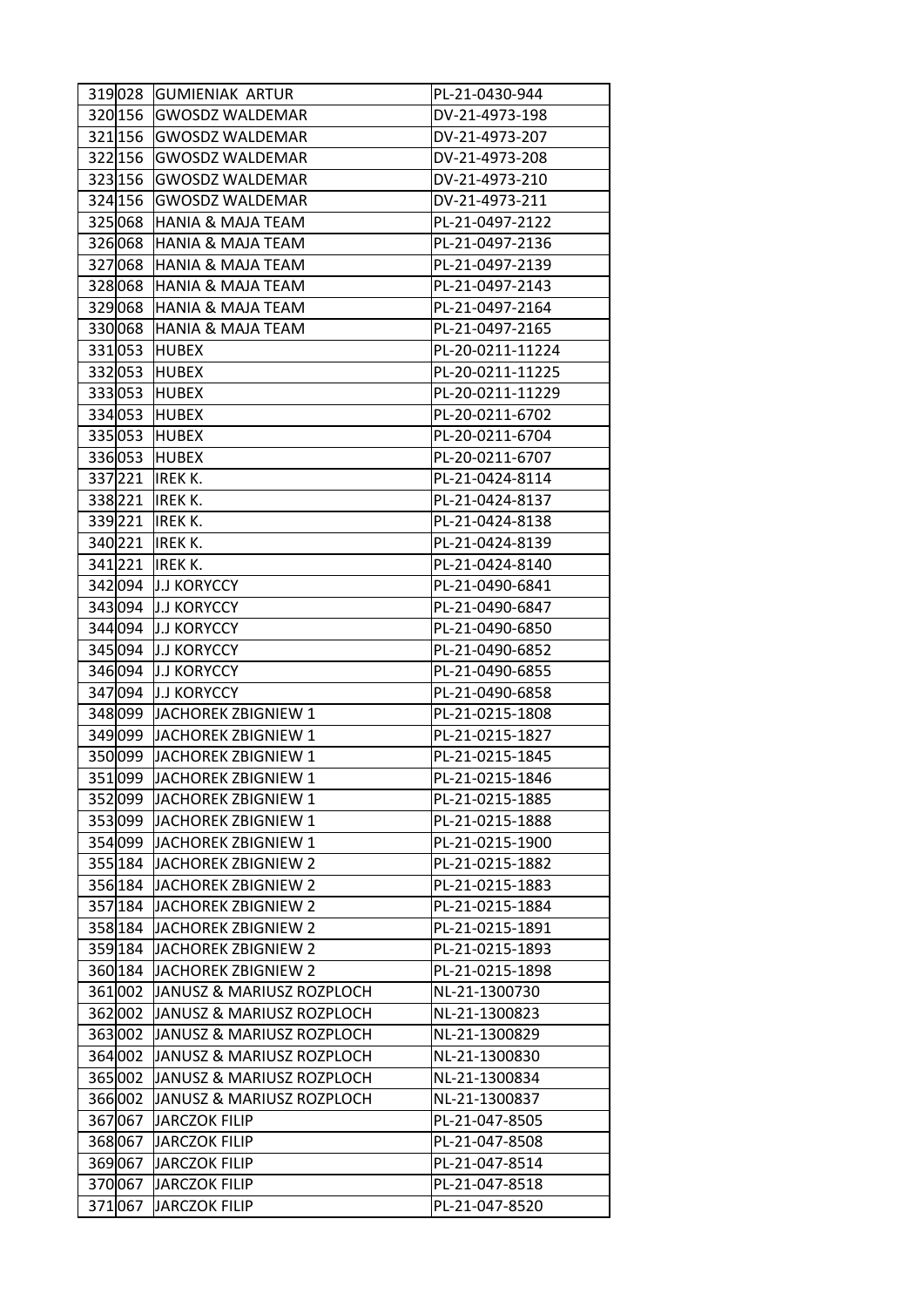| 372 067 | JARCZOK FILIP                | PL-21-047-8522   |
|---------|------------------------------|------------------|
| 373214  | <b>JOKER 0430</b>            | PL-21-0430-7023  |
|         | 374 214 JOKER 0430           | PL-21-0430-7040  |
|         | 375 214 JOKER 0430           | PL-21-0430-7045  |
| 376 214 | <b>JOKER 0430</b>            | PL-21-0430-7048  |
| 377214  | <b>JOKER 0430</b>            | PL-21-0430-7052  |
| 378214  | <b>JOKER 0430</b>            | PL-21-0430-7055  |
| 379039  | <b>JURECZKA KRZYSZTOF</b>    | PL-21-0352-1663  |
| 380039  | <b>JURECZKA KRZYSZTOF</b>    | PL-21-0352-1665  |
| 381039  | <b>JURECZKA KRZYSZTOF</b>    | PL-21-0352-1667  |
| 382 039 | <b>JURECZKA KRZYSZTOF</b>    | PL-21-0352-1672  |
| 383039  | <b>JURECZKA KRZYSZTOF</b>    | PL-21-0352-1680  |
| 384 047 | <b>JUSTAN</b>                | PL-21-0129-3002  |
| 385 166 | K&K                          | PL-21-0208-3973  |
| 386 166 | K&K                          | PL-21-0215-11052 |
| 387 125 | K <sub>2</sub>               | PL-21-0497-3021  |
| 388 125 | K <sub>2</sub>               | PL-21-0497-3031  |
| 389 125 | K <sub>2</sub>               | PL-21-0497-3065  |
| 390 125 | K 2                          | PL-21-0497-3068  |
| 391 125 | K <sub>2</sub>               | PL-21-0497-3078  |
| 392 125 | K <sub>2</sub>               | PL-21-0497-3086  |
| 393 165 | <b>KAJKA</b>                 | DV-21-7360-221   |
| 394 165 | <b>KAJKA</b>                 | DV-21-7360-224   |
| 395 165 | <b>KAJKA</b>                 | DV-21-7360-263   |
| 396 165 | <b>KAJKA</b>                 | PL-21-0211-3003  |
| 397 165 | <b>KAJKA</b>                 | PL-21-0211-3042  |
| 398 165 | <b>KAJKA</b>                 | PL-21-0211-3057  |
| 399 175 | KALUZA TOMASZ 1              | PL-21-0498-6805  |
| 400 175 | KALUZA TOMASZ 1              | PL-21-0498-6847  |
| 401 175 | <b>KALUZA TOMASZ 1</b>       | PL-21-0498-6859  |
| 402 175 | <b>KALUZA TOMASZ 1</b>       | PL-21-0498-6869  |
| 403 175 | <b>KALUZA TOMASZ 1</b>       | PL-21-0498-6873  |
| 404 176 | KALUZA TOMASZ 2              | PL-21-0498-6820  |
|         | 405 176 KALUZA TOMASZ 2      | PL-21-0498-6877  |
|         | 406 176 KALUZA TOMASZ 2      | PL-21-0498-6878  |
|         | 407 176 KALUZA TOMASZ 2      | PL-21-0498-6881  |
| 408 176 | <b>KALUZA TOMASZ 2</b>       | PL-21-0498-6882  |
| 409064  | KALYTA +SCZYGIOL NIEMCY      | DV-21-3540-323   |
| 410064  | KALYTA +SCZYGIOL NIEMCY      | DV-21-3540-329   |
| 411 064 | KALYTA +SCZYGIOL NIEMCY      | DV-21-3540-332   |
| 412 064 | KALYTA +SCZYGIOL NIEMCY      | DV-21-7243-1094  |
| 413064  | KALYTA +SCZYGIOL NIEMCY      | DV-21-7243-1097  |
| 414 064 | KALYTA +SCZYGIOL NIEMCY      | DV-21-7243-1100  |
| 415 215 | <b>KAMINSKI ARTUR</b>        | PL-21-0350-13569 |
| 416 215 | <b>KAMINSKI ARTUR</b>        | PL-21-0350-13578 |
| 417 209 | KASKA                        | PL-21-0424-8131  |
| 418 209 | <b>KASKA</b>                 | PL-21-0424-8132  |
| 419 209 | <b>KASKA</b>                 | PL-21-0424-8133  |
| 420 209 | <b>KASKA</b>                 | PL-21-0424-8142  |
| 421 209 | <b>KASKA</b>                 | PL-21-0424-8145  |
| 422 209 | <b>KASKA</b>                 | PL-21-0424-8146  |
| 423011  | KATARZYNA & KRZYSZTOF KORBUS | PL-21-0211-3007  |
| 424 011 | KATARZYNA & KRZYSZTOF KORBUS | PL-21-0211-3014  |
|         |                              |                  |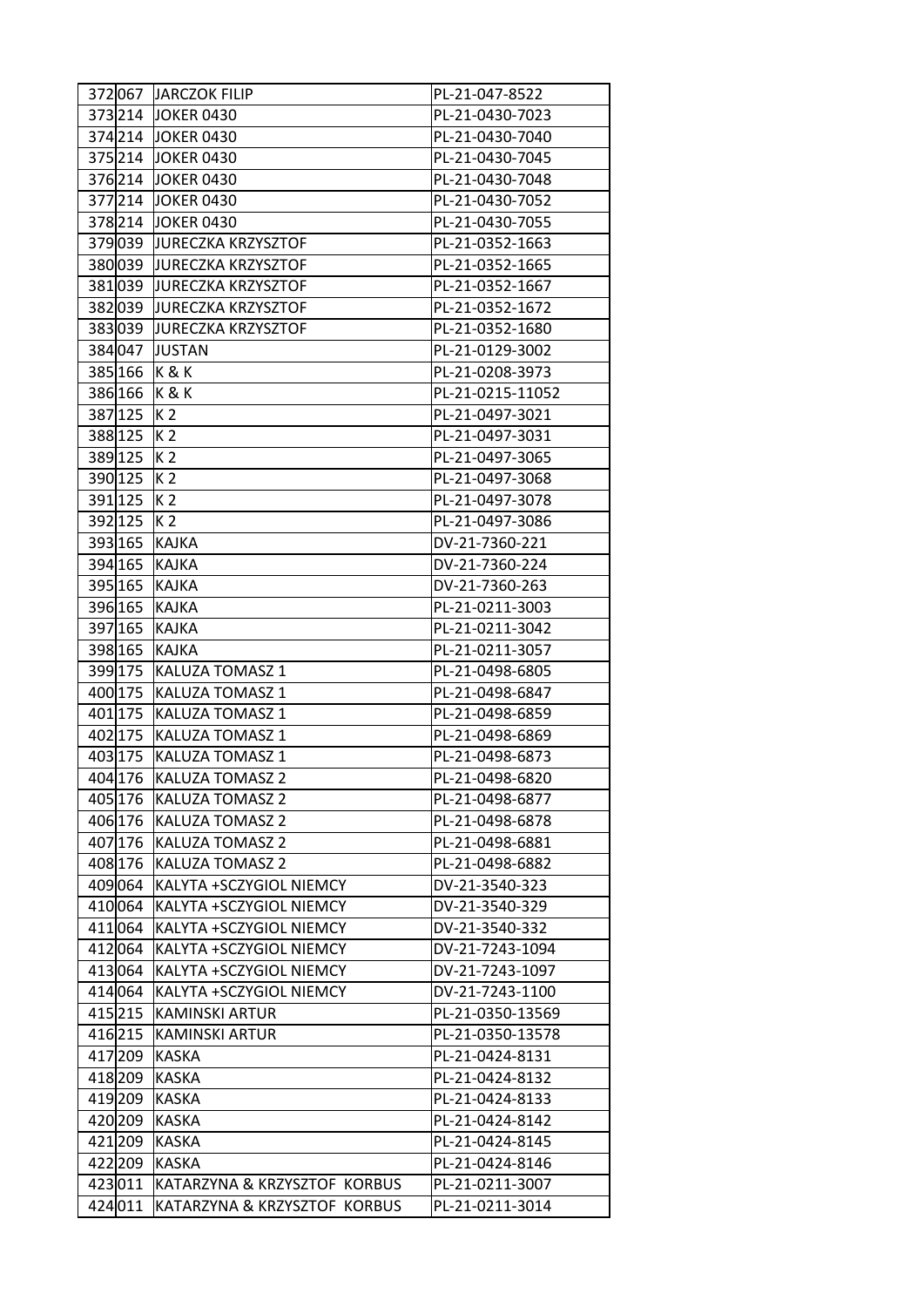|         | 425011 KATARZYNA & KRZYSZTOF KORBUS | PL-21-0211-3082 |
|---------|-------------------------------------|-----------------|
| 426011  | KATARZYNA & KRZYSZTOF KORBUS        | PL-21-0211-3093 |
| 427 011 | KATARZYNA & KRZYSZTOF KORBUS        | PL-21-0211-3097 |
| 428011  | KATARZYNA & KRZYSZTOF KORBUS        | PL-21-0211-3098 |
| 429026  | KIELBASA KRZYSZTOF                  | PL-21-0311-9514 |
| 430026  | KIELBASA KRZYSZTOF                  | PL-21-0311-9515 |
| 431026  | KIELBASA KRZYSZTOF                  | PL-21-0311-9516 |
| 432026  | KIELBASA KRZYSZTOF                  | PL-21-0311-9518 |
| 433026  | KIELBASA KRZYSZTOF                  | PL-21-0311-9521 |
| 434026  | KIELBASA KRZYSZTOF                  | PL-21-0311-9589 |
| 435071  | <b>KLECZAJ SLAWOMIR</b>             | PL-21-0180-312  |
| 436071  | <b>KLECZAJ SLAWOMIR</b>             | PL-21-0180-332  |
| 437071  | <b>KLECZAJ SLAWOMIR</b>             | PL-21-0180-333  |
| 438071  | <b>KLECZAJ SLAWOMIR</b>             | PL-21-0180-334  |
| 439071  | <b>KLECZAJ SLAWOMIR</b>             | PL-21-0180-335  |
| 440 071 | <b>KLECZAJ SLAWOMIR</b>             | PL-21-05-5489   |
| 441022  | <b>KLIMAS MIROSLAW</b>              | PL-21-0235-5802 |
| 442 022 | <b>KLIMAS MIROSLAW</b>              | PL-21-0235-5804 |
| 443022  | <b>KLIMAS MIROSLAW</b>              | PL-21-0235-5806 |
| 444022  | <b>KLIMAS MIROSLAW</b>              | PL-21-0235-5812 |
| 445022  | <b>KLIMAS MIROSLAW</b>              | PL-21-0235-5814 |
| 446022  | <b>KLIMAS MIROSLAW</b>              | PL-21-0235-5899 |
| 447 012 | KLUCZYNSKI LESZEK I                 | PL-21-0463-8083 |
| 448012  | KLUCZYNSKI LESZEK I                 | PL-21-0463-8084 |
| 449012  | KLUCZYNSKI LESZEK I                 | PL-21-0463-8085 |
| 450012  | KLUCZYNSKI LESZEK I                 | PL-21-0463-8086 |
| 451012  | KLUCZYNSKI LESZEK I                 | PL-21-0463-8087 |
| 452012  | KLUCZYNSKI LESZEK I                 | PL-21-0463-8088 |
| 453218  | KOMOR TEAM                          | PL-21-0496-7793 |
| 454 198 | KOPACZ ADAM TOMASZ 1                | PL-21-0317-4555 |
| 455 198 | KOPACZ ADAM TOMASZ 1                | PL-21-0317-4560 |
| 456 198 | KOPACZ ADAM TOMASZ 1                | PL-21-0317-4561 |
| 457 198 | KOPACZ ADAM TOMASZ 1                | PL-21-0317-4562 |
|         | 458 198 KOPACZ ADAM TOMASZ 1        | PL-21-0317-4567 |
| 459 198 | KOPACZ ADAM TOMASZ 1                | PL-21-0317-4571 |
| 460 199 | KOPACZ ADAM TOMASZ 2                | PL-21-0317-4553 |
| 461 199 | KOPACZ ADAM TOMASZ 2                | PL-21-0317-4556 |
| 462 199 | KOPACZ ADAM TOMASZ 2                | PL-21-0317-4559 |
| 463 199 | KOPACZ ADAM TOMASZ 2                | PL-21-0317-4563 |
| 464 199 | KOPACZ ADAM TOMASZ 2                | PL-21-0317-4566 |
| 465 199 | KOPACZ ADAM TOMASZ 2                | PL-21-0317-4570 |
| 466 194 | KORALEWICZ BRACIA                   | PL-21-0289-1778 |
| 467 194 | KORALEWICZ BRACIA                   | PL-21-0289-1784 |
| 468 194 | KORALEWICZ BRACIA                   | PL-21-0289-1825 |
| 469 194 | KORALEWICZ BRACIA                   | PL-21-0289-1845 |
| 470 194 | KORALEWICZ BRACIA                   | PL-21-0289-1848 |
| 471 194 | KORALEWICZ BRACIA                   | PL-21-0289-1881 |
| 472009  | KOSTRUBIEC ZDZISLAW                 | PL-21-0215-8508 |
| 473009  | KOSTRUBIEC ZDZISLAW                 | PL-21-0215-8510 |
| 474 009 | KOSTRUBIEC ZDZISLAW                 | PL-21-0215-8515 |
| 475 009 | KOSTRUBIEC ZDZISLAW                 | PL-21-0215-8533 |
| 476 009 | KOSTRUBIEC ZDZISLAW                 | PL-21-0215-8541 |
| 477049  | <b>KOZIOLKI</b>                     | PL-21-0414-4185 |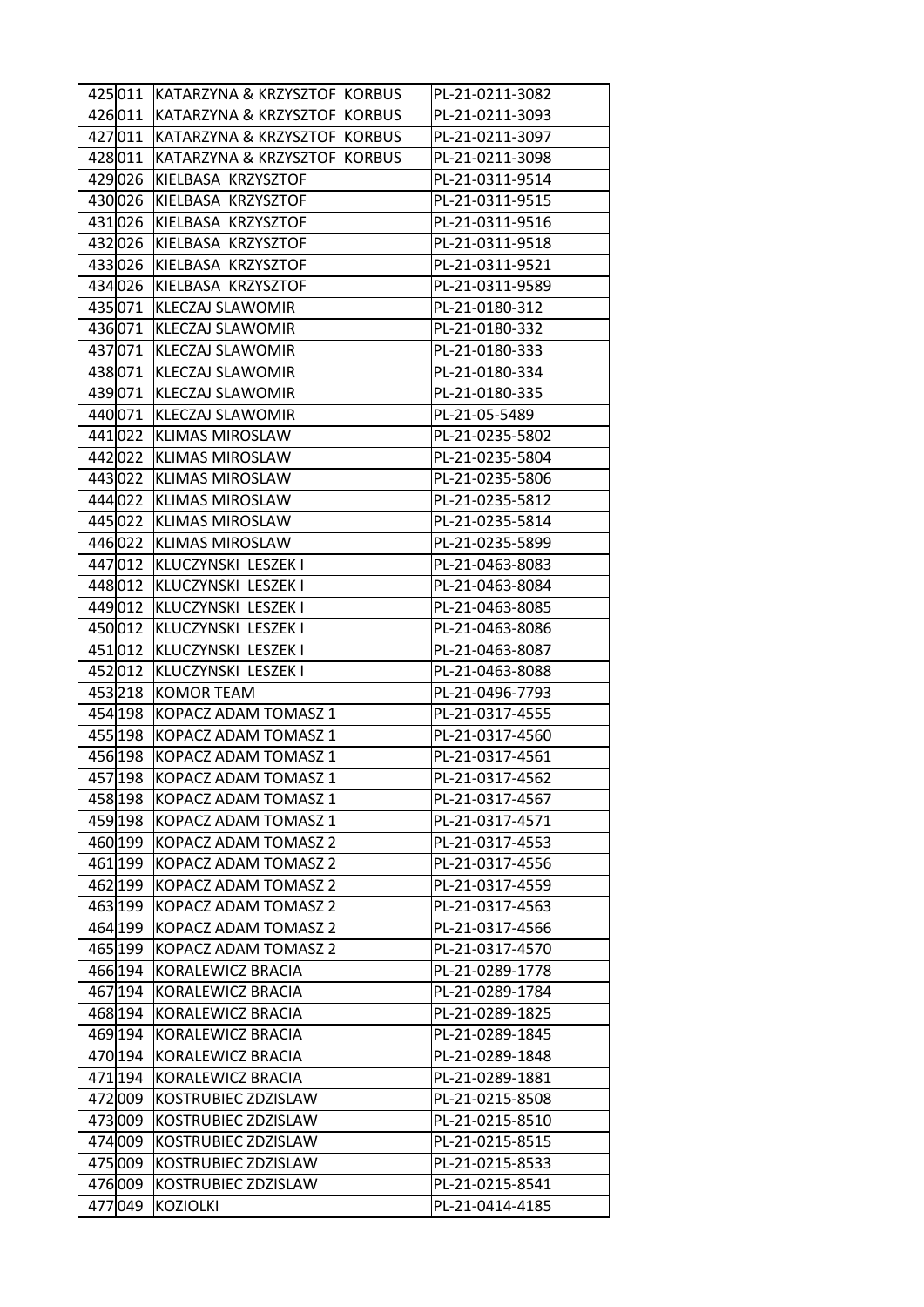| 478049  | KOZIOLKI                            | PL-21-0414-4197  |
|---------|-------------------------------------|------------------|
| 479003  | <b>KRAJEWSKI GRZEGORZ</b>           | PL-21-0210-2371  |
| 480 003 | <b>KRAJEWSKI GRZEGORZ</b>           | PL-21-0210-2372  |
| 481003  | <b>KRAJEWSKI GRZEGORZ</b>           | PL-21-0210-2373  |
| 482003  | <b>KRAJEWSKI GRZEGORZ</b>           | PL-21-0210-2374  |
| 483079  | <b>KRASUSKI</b>                     | PL-21-0414-457   |
| 484 079 | <b>KRASUSKI</b>                     | PL-21-0414-496   |
| 485079  | KRASUSKI                            | PL-21-0414-497   |
| 486079  | KRASUSKI                            | PL-21-0414-498   |
| 487 079 | <b>KRASUSKI</b>                     | PL-21-0414-499   |
| 488079  | <b>KRASUSKI</b>                     | PL-21-0414-500   |
| 489046  | <b>KRAWIECZEK LUCJAN</b>            | PL-21-0129-1143  |
| 490 046 | <b>KRAWIECZEK LUCJAN</b>            | PL-21-0129-1145  |
| 491046  | <b>KRAWIECZEK LUCJAN</b>            | PL-21-0129-1150  |
| 492046  | <b>KRAWIECZEK LUCJAN</b>            | PL-21-0129-2984  |
| 493046  | <b>KRAWIECZEK LUCJAN</b>            | PL-21-0129-2996  |
| 494 046 | <b>KRAWIECZEK LUCJAN</b>            | PL-21-0129-901   |
| 495 124 | <b>KREPIEC TIM</b>                  | PL-21-0211-6059  |
| 496 124 | <b>KREPIEC TIM</b>                  | PL-21-0211-936   |
| 497 124 | <b>KREPIEC TIM</b>                  | PL-21-0211-979   |
| 498 124 | <b>KREPIEC TIM</b>                  | PL-21-04973301   |
| 499 124 | <b>KREPIEC TIM</b>                  | PL-21-0497-6277  |
| 500 205 | <b>KROLICZAK JANUSZ</b>             | PL-21-021-6086   |
| 501 205 | <b>KROLICZAK JANUSZ</b>             | PL-21-021-6087   |
| 502 205 | <b>KROLICZAK JANUSZ</b>             | PL-21-021-6092   |
| 503 205 | <b>KROLICZAK JANUSZ</b>             | PL-21-021-6093   |
| 504 205 | <b>KROLICZAK JANUSZ</b>             | PL-21-021-6096   |
| 505 205 | <b>KROLICZAK JANUSZ</b>             | PL-21-021-6097   |
| 506 197 | <b>KROLIK MATEUSZ</b>               | PL-21-0497-6060  |
| 507019  | <b>KROLIKOWSKI &amp; MOREL TEAM</b> | PL-21-0493-15018 |
| 508019  | <b>KROLIKOWSKI &amp; MOREL TEAM</b> | PL-21-0493-15026 |
| 509019  | <b>KROLIKOWSKI &amp; MOREL TEAM</b> | PL-21-0493-15112 |
| 510019  | <b>KROLIKOWSKI &amp; MOREL TEAM</b> | PL-21-0493-15144 |
| 511019  | KROLIKOWSKI & MOREL TEAM            | PL-21-0493-15153 |
| 512 174 | <b>KROPOP TOMASZ</b>                | PL-21-0432-11603 |
| 513 174 | <b>KROPOP TOMASZ</b>                | PL-21-0432-11606 |
| 514 174 | <b>KROPOP TOMASZ</b>                | PL-21-0432-11610 |
| 515 174 | <b>KROPOP TOMASZ</b>                | PL-21-0432-11612 |
| 516 174 | <b>KROPOP TOMASZ</b>                | PL-21-0432-11619 |
| 517032  | <b>KRYSTKI</b>                      | PL-21-0413-11567 |
| 518032  | <b>KRYSTKI</b>                      | PL-21-0413-11569 |
| 519032  | <b>KRYSTKI</b>                      | PL-21-0413-11571 |
| 520032  | <b>KRYSTKI</b>                      | PL-21-0413-11574 |
| 521032  | <b>KRYSTKI</b>                      | PL-21-0413-11575 |
| 522032  | <b>KRYSTKI</b>                      | PL-21-0413-11579 |
| 523 117 | <b>KRZYCHOL</b>                     | AU-21---171      |
| 524 117 | <b>KRZYCHOL</b>                     | AU-21---174      |
| 525 117 | <b>KRZYCHOL</b>                     | AU-21---175      |
| 526 117 | <b>KRZYCHOL</b>                     | AU-21---180      |
| 527 117 | <b>KRZYCHOL</b>                     | PL-21-0317-1345  |
| 528 117 | <b>KRZYCHOL</b>                     | PL-21-0317-1346  |
| 529 107 | KUBACEK-JURASEK-CHMELAR TEAM        | CZ-21-0234-2862  |
| 530 107 | KUBACEK-JURASEK-CHMELAR TEAM        | CZ-21-0234-2867  |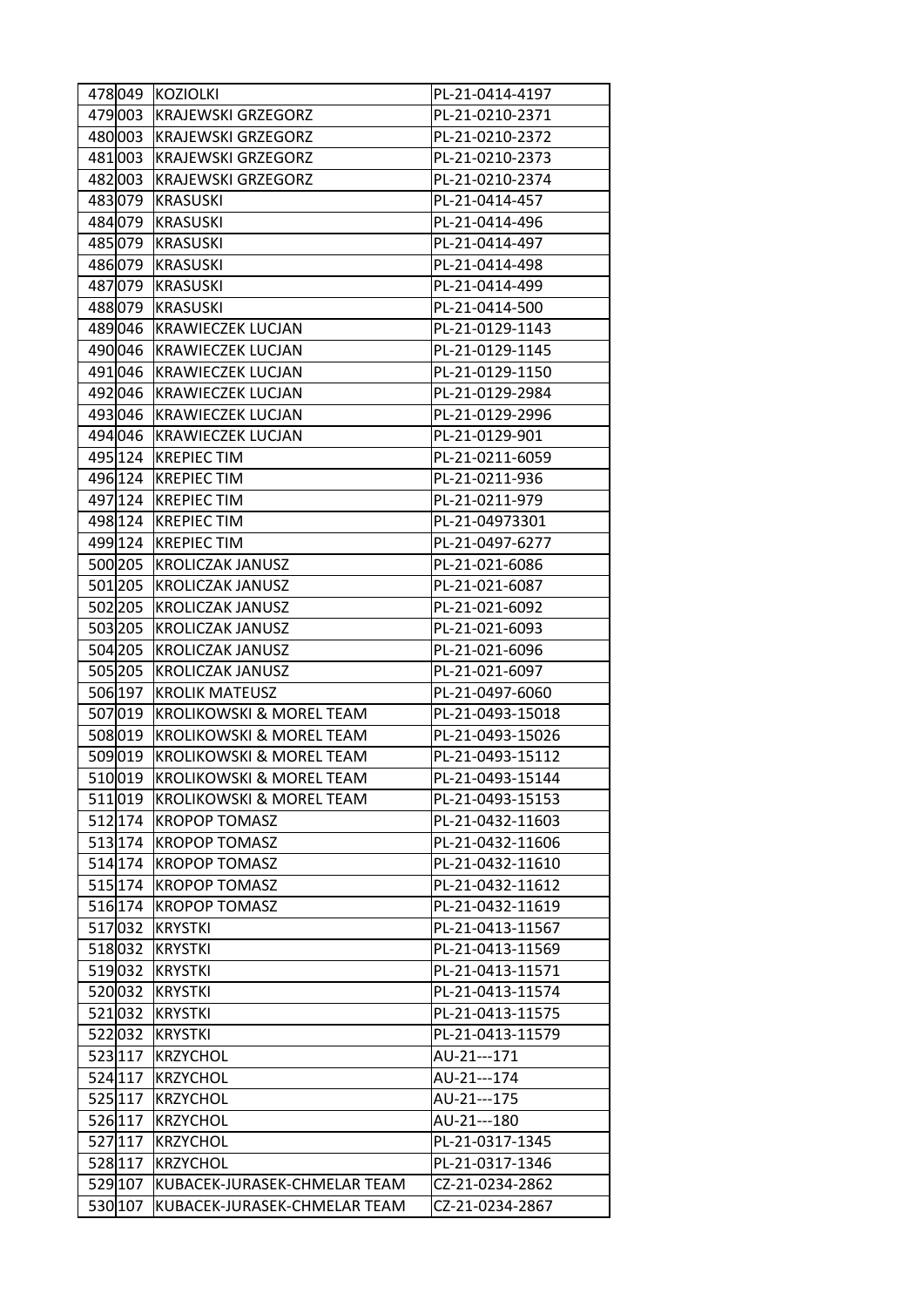| 531 107 | KUBACEK-JURASEK-CHMELAR TEAM      | CZ-21-0234-2869 |
|---------|-----------------------------------|-----------------|
| 532 107 | KUBACEK-JURASEK-CHMELAR TEAM      | CZ-21-0259-3412 |
| 533 107 | KUBACEK-JURASEK-CHMELAR TEAM      | CZ-21-0259-3455 |
| 534 107 | KUBACEK-JURASEK-CHMELAR TEAM      | CZ-21-0259-3466 |
| 535020  | KURKOWSKI SLAWOMIR                | PL-21-0321-4970 |
| 536020  | KURKOWSKI SLAWOMIR                | PL-21-0321-4979 |
| 537020  | KURKOWSKI SLAWOMIR                | PL-21-0321-4983 |
| 538020  | <b>KURKOWSKI SLAWOMIR</b>         | PL-21-0321-4990 |
| 539020  | KURKOWSKI SLAWOMIR                | PL-21-0321-5000 |
| 540 144 | <b>KURYLO KRZYSZTOF</b>           | PL-21-0412-6537 |
| 541 144 | <b>KURYLO KRZYSZTOF</b>           | PL-21-0412-6541 |
| 542 144 | <b>KURYLO KRZYSZTOF</b>           | PL-21-0412-6543 |
| 543 144 | <b>KURYLO KRZYSZTOF</b>           | PL-21-0412-6547 |
| 544 144 | <b>KURYLO KRZYSZTOF</b>           | PL-21-0412-6553 |
| 545 144 | <b>KURYLO KRZYSZTOF</b>           | PL-21-0412-6556 |
| 546 054 | KUSAJ GRZEGORZ                    | PL-21-0211-6701 |
| 547 054 | KUSAJ GRZEGORZ                    | PL-21-0211-6703 |
| 548 054 | <b>KUSAJ GRZEGORZ</b>             | PL-21-0211-6706 |
| 549 054 | <b>KUSAJ GRZEGORZ</b>             | PL-21-0211-6709 |
| 550054  | KUSAJ GRZEGORZ                    | PL-21-0211-6711 |
| 551054  | KUSAJ GRZEGORZ                    | PL-21-0211-6716 |
| 552054  | <b>KUSAJ GRZEGORZ</b>             | PL-21-0211-6717 |
|         | 553 103   L. STOLARSKI - K. SZWED | PL-21-0380-243  |
|         | 554 103   L. STOLARSKI - K. SZWED | PL-21-0380-244  |
|         | 555 103   L. STOLARSKI - K. SZWED | PL-21-0380-245  |
|         | 556 103   L. STOLARSKI - K. SZWED | PL-21-0380-825  |
|         | 557 103   L. STOLARSKI - K. SZWED | PL-21-0380-826  |
|         | 558 103   L.STOLARSKI- K. SZWED   | PL-21-0380-829  |
|         | 559055 LACH STANISLAW             | PL-21-0465-7301 |
|         | 560055 LACH STANISLAW             | PL-21-0465-7307 |
|         | 561055 LACH STANISLAW             | PL-21-0465-7313 |
|         | 562 055 LACH STANISLAW            | PL-21-0465-7315 |
|         | 563055 LACH STANISLAW             | PL-21-0465-7317 |
|         | 564 055 LACH STANISLAW            | PL-21-0465-7326 |
|         | 565 145 LANDMAN                   | PL-21-0208-7903 |
|         | 566 145 LANDMAN                   | PL-21-0208-7907 |
|         | 567 145 LANDMAN                   | PL-21-0208-7908 |
|         | 568 145 LANDMAN                   | PL-21-0208-7920 |
|         | 569 145 LANDMAN                   | PL-21-0208-7928 |
|         | 570 145   LANDMAN                 | PL-21-0208-7934 |
|         | 571 086  LASECKI - NAWROCKI       | PL-21-0468-3218 |
|         | 572086 LASECKI - NAWROCKI         | PL-21-0468-3236 |
|         |                                   | PL-21-0468-6424 |
|         | 573086 LASECKI - NAWROCKI         | PL-21-0468-6430 |
|         | 574086 LASECKI - NAWROCKI         |                 |
|         | 575086  LASECKI - NAWROCKI        | PL-21-0468-6468 |
|         | 576086 LASECKI - NAWROCKI         | PL-21-0468-6472 |
|         | 577 149 LASEK LUKASZ              | PL-21-0185-512  |
|         | 578149 LASEK LUKASZ               | PL-21-0185-543  |
|         | 579149 LASEK LUKASZ               | PL-21-0185-575  |
|         | 580 149 LASEK LUKASZ              | PL-21-0185-619  |
|         | 581 149 LASEK LUKASZ              | PL-21-0185-620  |
|         | 582 149 LASEK LUKASZ              | PL-21-0185-633  |
|         | 583141 LESZEK SERAFIN             | PL-21-0250-6101 |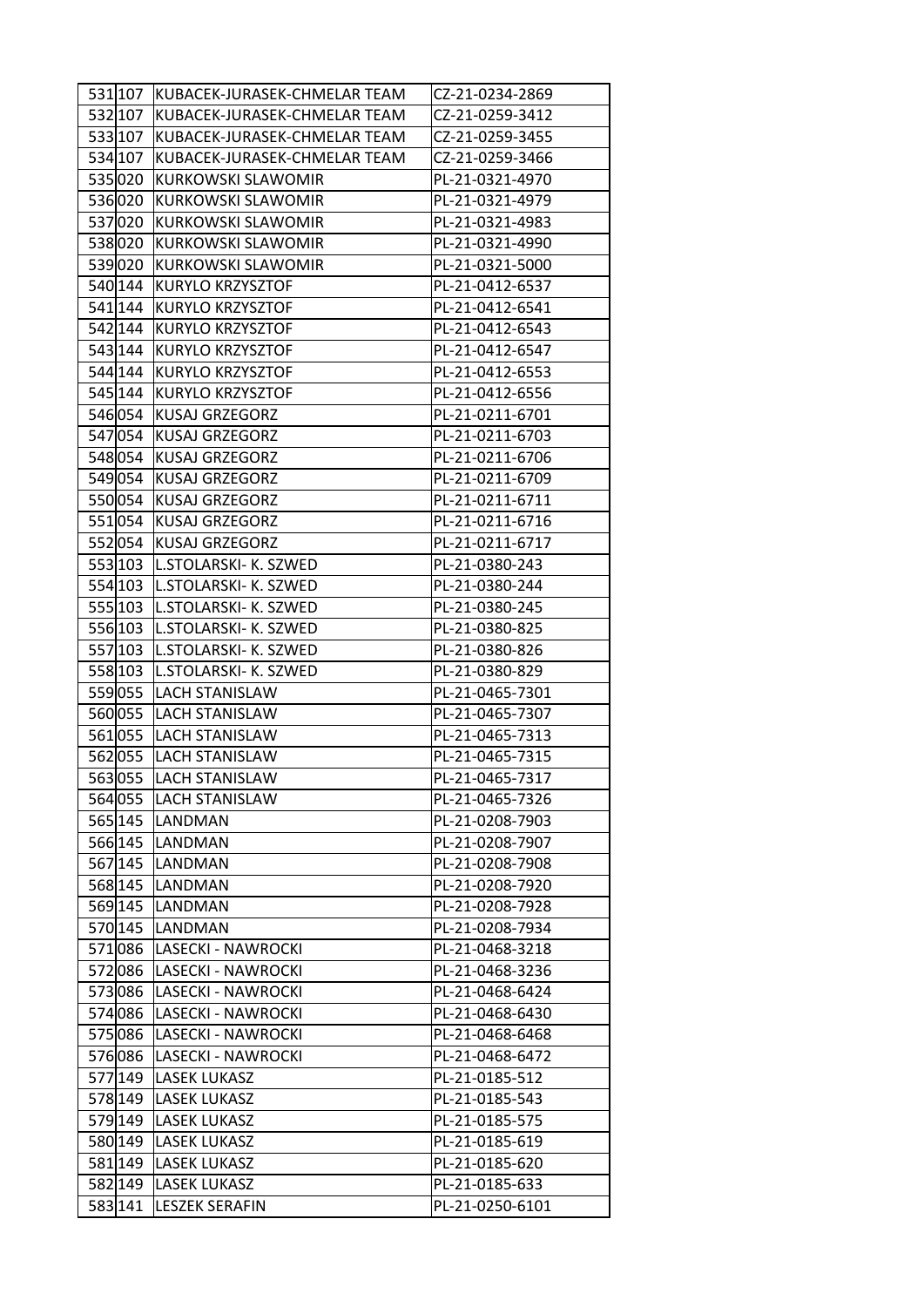|         | 584141 LESZEK SERAFIN            | PL-21-0250-6107 |
|---------|----------------------------------|-----------------|
|         | 585141 LESZEK SERAFIN            | PL-21-0250-6108 |
|         | 586141 LESZEK SERAFIN            | PL-21-0250-6110 |
|         | 587 141 LESZEK SERAFIN           | PL-21-0250-6115 |
|         | 588141 LESZEK SERAFIN            | PL-21-0250-6158 |
|         | 589 136 LEWANDOWSKI TEAM         | PL-21-0411-7408 |
|         | 590 136 LEWANDOWSKI TEAM         | PL-21-0411-7431 |
|         | 591 136  LEWANDOWSKI TEAM        | PL-21-0411-7436 |
|         | 592 136  LEWANDOWSKI TEAM        | PL-21-08-2055   |
|         | 593 136 LEWANDOWSKI TEAM         | PL-21-08-2057   |
|         | 594 136 LEWANDOWSKI TEAM         | PL-21-08-2059   |
|         | 595 158 LIS ANDRZEJ              | PL-21-09-8547   |
|         | 596 158   LIS ANDRZEJ            | PL-21-09-8562   |
| 597 158 | LIS ANDRZEJ                      | PL-21-09-8569   |
|         | 598 158   LIS ANDRZEJ            | PL-21-09-8580   |
|         | 599 158   LIS ANDRZEJ            | PL-21-09-8599   |
|         | 600 158 LIS ANDRZEJ              | PL-21-09-8600   |
|         | 601 173 LOBODA ADAM              | PL-21-033-1307  |
| 602 173 | LOBODA ADAM                      | PL-21-033-1326  |
|         | 603 173 LOBODA ADAM              | PL-21-033-1333  |
|         | 604 116 LOEWE BARTLOMIEJ         | PL-21-0152-135  |
|         | 605 116 LOEWE BARTLOMIEJ         | PL-21-0152-137  |
|         | 606 116 LOEWE BARTLOMIEJ         | PL-21-0152-139  |
|         | 607 116 LOEWE BARTLOMIEJ         | PL-21-0152-141  |
|         | 608 116 LOEWE BARTLOMIEJ         | PL-21-0152-143  |
|         | 609 116   LOEWE BARTLOMIEJ       | PL-21-0152-145  |
|         | 610 182 LUBIARZ ROBERT           | PL-21-0412-4703 |
|         | 611 182 LUBIARZ ROBERT           | PL-21-0412-4705 |
|         | 612 182 LUBIARZ ROBERT           | PL-21-0412-4716 |
|         | 613 182 LUBIARZ ROBERT           | PL-21-0412-4721 |
|         | 614 182 LUBIARZ ROBERT           | PL-21-0412-4736 |
| 615 182 | <b>LUBIARZ ROBERT</b>            | PL-21-0412-4739 |
|         | 616100 LUKASZ I MONIKA LIPIAN II | PL-21-0208-8971 |
|         | 617 017  LUKASZ I MONIKA LIPIAN  | PL-21-0208-8932 |
|         | 618017 LUKASZ I MONIKA LIPIAN    | PL-21-0208-8937 |
|         | 619017 LUKASZ I MONIKA LIPIAN    | PL-21-0208-8946 |
| 620017  | LUKASZ I MONIKA LIPIAN           | PL-21-0208-8949 |
|         | 621017 LUKASZ I MONIKA LIPIAN    | PL-21-0208-8959 |
|         | 622017 LUKASZ I MONIKA LIPIAN    | PL-21-0208-8999 |
| 623 211 | MDANOLOWICZ                      | PL-21-0207-1488 |
| 624 211 | MDANOLOWICZ                      | PL-21-0215-1020 |
| 625 211 | MDANOLOWICZ                      | PL-21-0215-1108 |
| 626 211 | MDANOLOWICZ                      | PL-21-0215-1135 |
| 627211  | MDANOLOWICZ                      | PL-21-0215-1496 |
| 628 211 | MDANOLOWICZ                      | PL-21-0215-1497 |
| 629 148 | MAJA                             | PL-21-053-14740 |
| 630 148 | <b>MAJA</b>                      | PL-21-053-14742 |
| 631 148 | <b>MAJA</b>                      | PL-21-053-14743 |
| 632 148 | <b>MAJA</b>                      | PL-21-053-14746 |
| 633 148 | MAJA                             | PL-21-053-14748 |
| 634 148 | <b>MAJA</b>                      | PL-21-053-14750 |
|         | 635069 MAJA & HANIA TEAM         | PL-21-0497-2082 |
| 636069  | <b>MAJA &amp; HANIA TEAM</b>     | PL-21-0497-2093 |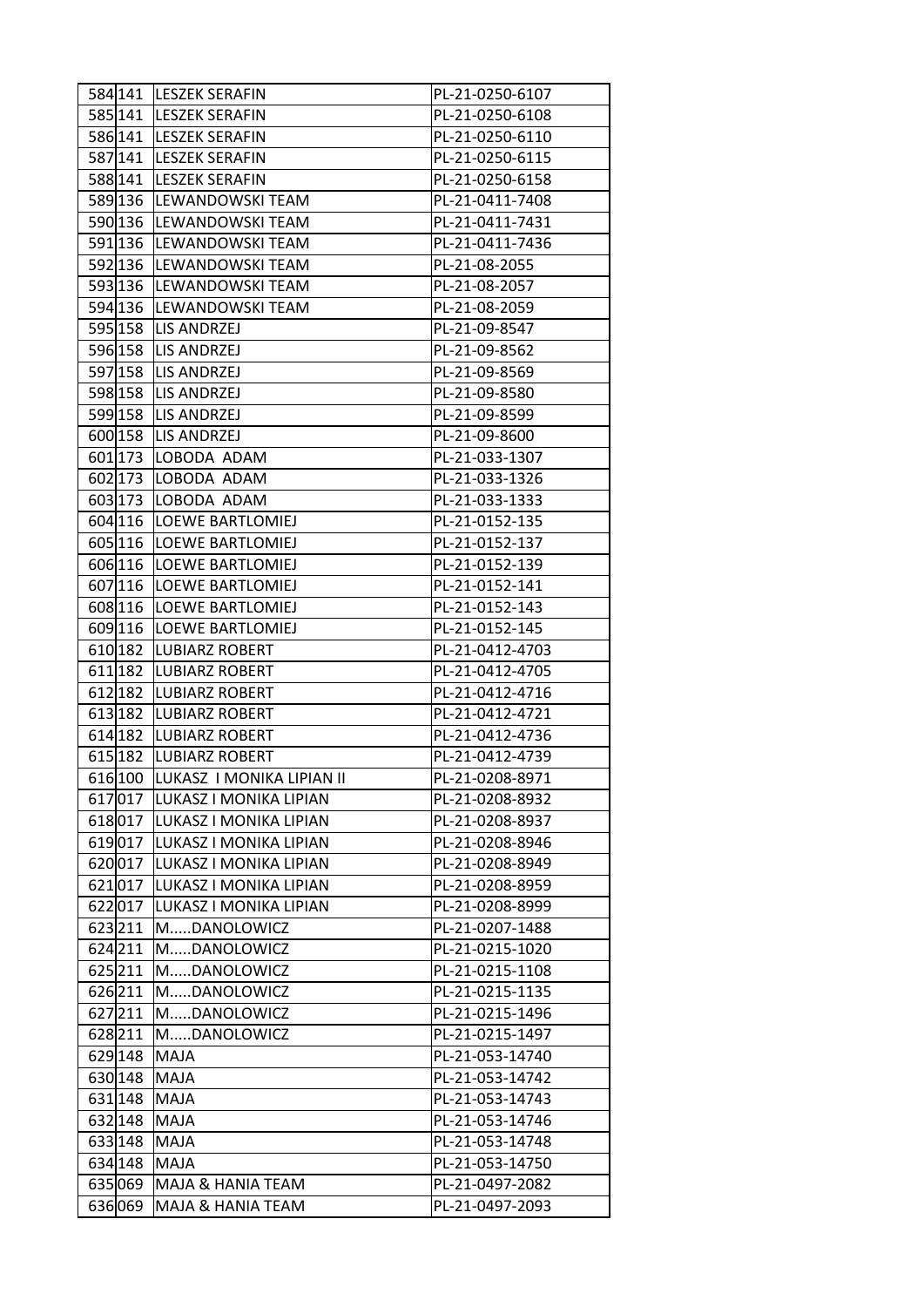| 637069  |         | MAJA & HANIA TEAM                  | PL-21-0497-2106  |
|---------|---------|------------------------------------|------------------|
| 638069  |         | MAJA & HANIA TEAM                  | PL-21-0497-2119  |
| 639 069 |         | MAJA & HANIA TEAM                  | PL-21-0497-2128  |
| 640 069 |         | <b>MAJA &amp; HANIA TEAM</b>       | PL-21-0497-2135  |
| 641 168 |         | MAJCHER - BARAN TEAM               | PL-21-0230-105   |
| 642 168 |         | <b>MAJCHER - BARAN TEAM</b>        | PL-21-0230-107   |
| 643 168 |         | MAJCHER - BARAN TEAM               | PL-21-0230-130   |
| 644 168 |         | <b>MAJCHER - BARAN TEAM</b>        | PL-21-0230-131   |
| 645 168 |         | <b>MAJCHER - BARAN TEAM</b>        | PL-21-0230-168   |
| 646 168 |         | MAJCHER - BARAN TEAM               | PL-21-0230-178   |
| 647 151 |         | MAJEWSKI WALDEK                    | PL-21-0180-4805  |
| 648 151 |         | MAJEWSKI WALDEK                    | PL-21-0180-4806  |
|         | 649 151 | MAJEWSKI WALDEK                    | PL-21-0180-4808  |
| 650 151 |         | MAJEWSKI WALDEK                    | PL-21-0425-12278 |
| 651 151 |         | MAJEWSKI WALDEK                    | PL-21-0425-12279 |
|         | 652 151 | MAJEWSKI WALDEK                    | PL-21-0425-12281 |
| 653082  |         | <b>MALEC MAREK</b>                 | PL-21-0215-192   |
| 654082  |         | <b>MALEC MAREK</b>                 | PL-21-0215-200   |
| 655082  |         | MALEC MAREK                        | PL-21-0215-241   |
| 656082  |         | <b>MALEC MAREK</b>                 | PL-21-0215-242   |
| 657082  |         | MALEC MAREK                        |                  |
|         |         |                                    | PL-21-0215-2742  |
| 658 122 |         | <b>MASTER TEAM PILICHOWICE</b>     | CZ-21-0132-3212  |
|         | 659 132 | MAT-BUD                            | PL-21-0430-4585  |
| 660 132 |         | MAT-BUD                            | PL-21-0430-4587  |
| 661 132 |         | MAT-BUD                            | PL-21-0430-5538  |
|         | 662 132 | MAT-BUD                            | PL-21-0430-5544  |
| 663 132 |         | MAT-BUD                            | PL-21-0430-5550  |
| 664 132 |         | MAT-BUD                            | PL-21-0430-5554  |
| 665 200 |         | MAZUR KAZIMIERZ                    | PL-21-0215-7020  |
| 666 200 |         | MAZUR KAZIMIERZ                    | PL-21-0215-7021  |
| 667 200 |         | MAZUR KAZIMIERZ                    | PL-21-0215-7022  |
|         | 668 200 | <b>MAZUR KAZIMIERZ</b>             | PL-21-0215-7024  |
|         |         | 669 200 MAZUR KAZIMIERZ            | PL-21-0215-7026  |
| 670 200 |         | MAZUR KAZIMIERZ                    | PL-21-0215-7027  |
| 671 223 |         | MELA                               | PL-21-0424-8149  |
| 672223  |         | <b>MELA</b>                        | PL-21-0424-8150  |
| 673088  |         | MICHAL & REMIX                     | PL-21-0468-13001 |
| 674088  |         | MICHAL & REMIX                     | PL-21-0468-13019 |
| 675088  |         | MICHAL & REMIX                     | PL-21-0468-13045 |
| 676088  |         | MICHAL & REMIX                     | PL-21-0468-14520 |
| 677088  |         | <b>MICHAL &amp; REMIX</b>          | PL-21-0468-14541 |
| 678088  |         | MICHAL & REMIX                     | PL-21-0468-14549 |
| 679 192 |         | MIROSLAW OSOWSKI                   | PL-21-0245-6902  |
| 680 192 |         | MIROSLAW OSOWSKI                   | PL-21-0245-6903  |
| 681 192 |         | MIROSLAW OSOWSKI                   | PL-21-0245-6909  |
|         | 682 192 | <b>MIROSLAW OSOWSKI</b>            | PL-21-0245-6910  |
| 683 192 |         | MIROSLAW OSOWSKI                   | PL-21-0245-6912  |
| 684 192 |         | MIROSLAW OSOWSKI                   | PL-21-0245-6918  |
| 685 108 |         | MISIAK & SMORAWSKI TEAM            | PL-21-0347-11966 |
| 686 108 |         | MISIAK & SMORAWSKI TEAM            | PL-21-0347-11971 |
| 687 108 |         | MISIAK & SMORAWSKI TEAM            | PL-21-0347-11999 |
| 688 108 |         | <b>MISIAK &amp; SMORAWSKI TEAM</b> | PL-21-0347-9325  |
| 689 108 |         | MISIAK & SMORAWSKI TEAM            | PL-21-0347-9343  |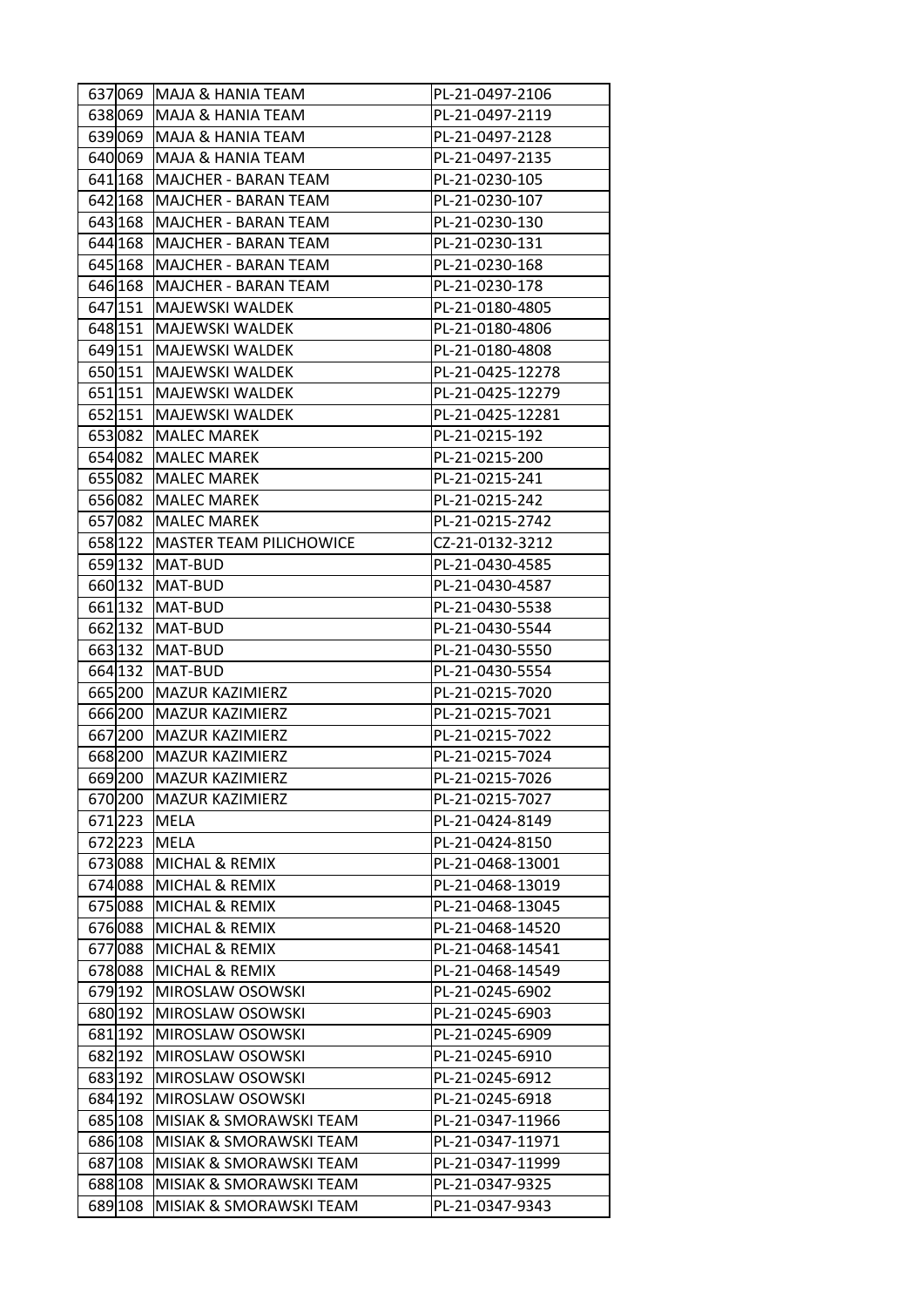|         | 690 108 MISIAK & SMORAWSKI TEAM     | PL-21-0347-9344 |
|---------|-------------------------------------|-----------------|
| 691 120 | MODLISZEWICE TEAM                   | CZ-21-0132-3333 |
|         | 692087 NATALKA & ZELAZNIAKI         | PL-21-0468-613  |
| 693 087 | NATALKA & ZELAZNIAKI                | PL-21-0468-619  |
| 694 087 | NATALKA & ZELAZNIAKI                | PL-21-0468-666  |
| 695 087 | NATALKA & ZELAZNIAKI                | PL-21-0468-707  |
| 696087  | NATALKA & ZELAZNIAKI                | PL-21-0468-739  |
| 697 087 | NATALKA & ZELAZNIAKI                | PL-21-0468-756  |
| 698 162 | NIEDUZAK JOZEF                      | PL-21-0289-5984 |
| 699 162 | NIEDUZAK JOZEF                      | PL-21-0289-5986 |
|         | 700 162 NIEDUZAK JOZEF              | PL-21-0289-5999 |
| 701 162 | NIEDUZAK JOZEF                      | PL-21-0289-6511 |
|         | 702 162 NIEDUZAK JOZEF              | PL-21-0289-6515 |
| 703 162 | NIEDUZAK JOZEF                      | PL-21-0289-6561 |
| 704210  | NIKODEM LYJAK                       | PL-21-0424-5619 |
| 705023  | O.I.S. KRAWCZAK                     | PL-21-07-11712  |
| 706023  | O.I.S. KRAWCZAK                     | PL-21-07-11718  |
| 707023  | O.I.S. KRAWCZAK                     | PL-21-07-11721  |
| 708023  | O.I.S. KRAWCZAK                     | PL-21-07-11743  |
| 709023  | O.I.S. KRAWCZAK                     | PL-21-07-11787  |
| 710023  | O.I.S. KRAWCZAK                     | PL-21-07-11793  |
| 711 153 | <b>OCHIJEWICZ MAREK</b>             | PL-21-0441-5038 |
| 712 153 | <b>OCHIJEWICZ MAREK</b>             | PL-21-0441-5070 |
| 713 153 | <b>OCHIJEWICZ MAREK</b>             | PL-21-0441-5072 |
| 714 153 | <b>OCHIJEWICZ MAREK</b>             | PL-21-0441-5099 |
| 715 153 | OCHIJEWICZ MAREK                    | PL-21-0441-5101 |
| 716 153 | <b>OCHIJEWICZ MAREK</b>             | PL-21-0441-5103 |
| 717 153 | <b>OCHIJEWICZ MAREK</b>             | PL-21-0441-5148 |
| 718 203 | <b>OLIVIER KRAWCZAK</b>             | PL-21-07-11727  |
| 719 189 | OLR POLISH MASTER KACPER MAK        | PL-21-083-11404 |
| 720 189 | OLR POLISH MASTER KACPER MAK        | PL-21-083-11415 |
| 721 189 | OLR POLISH MASTER KACPER MAK        | PL-21-083-11420 |
| 722 189 | OLR POLISH MASTER KACPER MAK        | PL-21-083-11425 |
| 723 189 | <b>OLR POLISH MASTER KACPER MAK</b> | PL-21-083-11428 |
| 724 189 | OLR POLISH MASTER KACPER MAK        | PL-21-083-11429 |
| 725 220 | <b>ORLOF KRZYSZTOF</b>              | PL-21-0500-5658 |
| 726220  | <b>ORLOF KRZYSZTOF</b>              | PL-21-0500-6067 |
| 727220  | <b>ORLOF KRZYSZTOF</b>              | PL-21-0500-6086 |
| 728 220 | <b>ORLOF KRZYSZTOF</b>              | PL-21-0500-6089 |
| 729 109 | <b>P+E TEAM</b>                     | PL-21-0347-8104 |
| 730 109 | <b>P+E TEAM</b>                     | PL-21-0347-8106 |
|         | 731 109 P+E TEAM                    | PL-21-0347-8107 |
| 732 109 | <b>P+E TEAM</b>                     | PL-21-0347-8113 |
| 733 109 | P+E TEAM                            | PL-21-0347-8118 |
|         | 734 109 P+E TEAM                    | PL-21-0347-8121 |
| 735 180 | <b>PALEGA-REMISZ</b>                | PL-21-0153-1288 |
| 736 180 | PALEGA-REMISZ                       | PL-21-0153-1291 |
| 737 180 | PALEGA-REMISZ                       | PL-21-0153-1293 |
| 738 180 | PALEGA-REMISZ                       | PL-21-0153-1296 |
| 739 180 | PALEGA-REMISZ                       | PL-21-0153-968  |
| 740 180 | PALEGA-REMISZ                       | PL-21-0153-972  |
| 741 163 | <b>PANAS TEAM</b>                   | PL-21-0210-1012 |
| 742 163 | <b>PANAS TEAM</b>                   | PL-21-0210-1116 |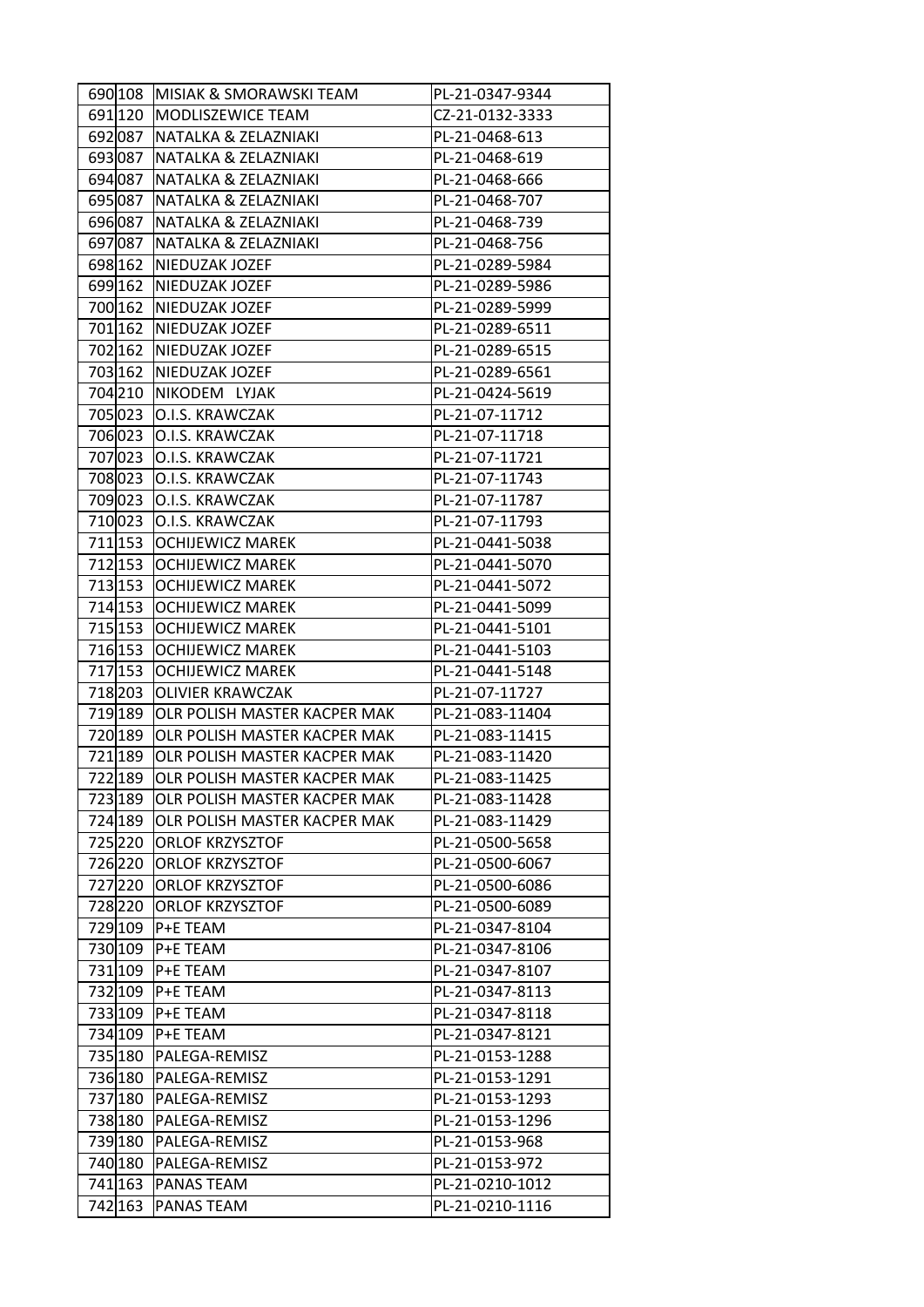| 744 163<br><b>PANAS TEAM</b><br>PL-21-0210-1174<br>745 163<br><b>PANAS TEAM</b><br>PL-21-0210-1177<br>746 163<br><b>PANAS TEAM</b><br>PL-21-0210-743<br>747 161<br><b>PASTUSZAK MICHAL</b><br>PL-21-0497-5816<br>748 161<br><b>PASTUSZAK MICHAL</b><br>PL-21-0497-5818<br>749 135<br><b>PATRYCJA I ADRIAN DROZD</b><br>PL-21-0463-7731<br>750 135<br><b>PATRYCJA I ADRIAN DROZD</b><br>PL-21-0463-7746<br>751 135<br><b>PATRYCJA I ADRIAN DROZD</b><br>PL-21-0463-7750<br>752 135<br>PATRYCJA I ADRIAN DROZD<br>PL-21-0463-7756<br>753 135<br><b>PATRYCJA I ADRIAN DROZD</b><br>PL-21-0463-7761<br>754 135<br><b>PATRYCJA I ADRIAN DROZD</b><br>PL-21-0463-7778<br>755 105<br><b>PAWEL SZTOBNICKI</b><br>PL-21-0175-1951<br>756 105<br><b>PAWEL SZTOBNICKI</b><br>PL-21-0175-1953<br>757 105<br><b>PAWEL SZTOBNICKI</b><br>PL-21-0175-1956<br>758 105 PAWEL SZTOBNICKI<br>PL-21-0175-1960<br><b>PAWEL SZTOBNICKI</b><br>PL-21-0175-1992<br>759 105<br>760 105 PAWEL SZTOBNICKI<br>S-21-08-015<br>761 035<br><b>PAWEL WARDA &amp; ADALBERT BISCHOF</b><br>PL-21-0497-1453<br>762 035<br><b>PAWEL WARDA &amp; ADALBERT BISCHOF</b><br>PL-21-0497-1454<br>763035<br><b>PAWEL WARDA &amp; ADALBERT BISCHOF</b><br>PL-21-0497-1455<br>764 035<br><b>PAWEL WARDA &amp; ADALBERT BISCHOF</b><br>PL-21-0497-1456<br>765035<br>PAWEL WARDA & ADALBERT BISCHOF<br>PL-21-0497-1457<br>766035<br><b>PAWEL WARDA &amp; ADALBERT BISCHOF</b><br>PL-21-0497-1458<br>767 208<br><b>PAWELEC ARTUR</b><br>PL-21-0275-14363<br>768 208<br><b>PAWELEC ARTUR</b><br>PL-21-0275-14372<br>769 208<br><b>PAWELEC ARTUR</b><br>PL-21-0275-14375<br>770 208<br><b>PAWELEC ARTUR</b><br>PL-21-0275-14386<br>771 208<br><b>PAWELEC ARTUR</b><br>PL-21-0275-14391<br>772 208<br><b>PAWELEC ARTUR</b><br>PL-21-0275-14398<br>773 219<br><b>PAWELEC ARTUR 2</b><br>PL-21-0275-14038<br>774041<br>PERLA ROZTOCZA<br>PL-21-0215-702<br>775041<br>PERLA ROZTOCZA<br>PL-21-0215-731<br>776041<br>PL-21-0215-766<br>PERLA ROZTOCZA<br>777041<br>PERLA ROZTOCZA<br>PL-21-0215-785<br>778 041<br>PERLA ROZTOCZA<br>PL-21-0215-791<br>779041<br>PERLA ROZTOCZA<br>PL-21-0215-793<br>780038<br><b>PIEROG SEBASTIAN</b><br>PL-21-0312-8146<br>781038<br><b>PIEROG SEBASTIAN</b><br>PL-21-0312-8147<br>782 038<br>PIEROG SEBASTIAN<br>PL-21-0312-8157<br>783038<br><b>PIEROG SEBASTIAN</b><br>PL-21-0312-8161<br>784038<br><b>PIEROG SEBASTIAN</b><br>PL-21-0312-8165<br>785038<br><b>PIEROG SEBASTIAN</b><br>PL-21-0312-8179<br>786 172<br>PIETRAS & DZIALAK<br>PL-21-0287-4079<br>787 172 PIETRAS & DZIALAK<br>PL-21-0314-7513<br>788 172 PIETRAS & DZIALAK<br>PL-21-0314-7514<br>789 172<br><b>PIETRAS &amp; DZIALAK</b><br>PL-21-0498-2058<br>790 172 PIETRAS & DZIALAK<br>PL-21-0498-2069<br>791 172<br>PIETRAS & DZIALAK<br>PL-21-0498-2073<br>792217<br><b>PIETRASZEK TOMASZ</b><br>PL-21-05-10740<br>793217<br><b>PIETRASZEK TOMASZ</b><br>PL-21-05-10743 | 794217<br><b>PIETRASZEK TOMASZ</b><br>PL-21-05-10744 | 743 163 | <b>PANAS TEAM</b> | PL-21-0210-1157 |
|-------------------------------------------------------------------------------------------------------------------------------------------------------------------------------------------------------------------------------------------------------------------------------------------------------------------------------------------------------------------------------------------------------------------------------------------------------------------------------------------------------------------------------------------------------------------------------------------------------------------------------------------------------------------------------------------------------------------------------------------------------------------------------------------------------------------------------------------------------------------------------------------------------------------------------------------------------------------------------------------------------------------------------------------------------------------------------------------------------------------------------------------------------------------------------------------------------------------------------------------------------------------------------------------------------------------------------------------------------------------------------------------------------------------------------------------------------------------------------------------------------------------------------------------------------------------------------------------------------------------------------------------------------------------------------------------------------------------------------------------------------------------------------------------------------------------------------------------------------------------------------------------------------------------------------------------------------------------------------------------------------------------------------------------------------------------------------------------------------------------------------------------------------------------------------------------------------------------------------------------------------------------------------------------------------------------------------------------------------------------------------------------------------------------------------------------------------------------------------------------------------------------------------------------------------------------------------------------------------------------------------------------------------------------------------------------------------------------------------------------------------------------------------------------------------------------------------------------------------------------------------------------------------------------------|------------------------------------------------------|---------|-------------------|-----------------|
|                                                                                                                                                                                                                                                                                                                                                                                                                                                                                                                                                                                                                                                                                                                                                                                                                                                                                                                                                                                                                                                                                                                                                                                                                                                                                                                                                                                                                                                                                                                                                                                                                                                                                                                                                                                                                                                                                                                                                                                                                                                                                                                                                                                                                                                                                                                                                                                                                                                                                                                                                                                                                                                                                                                                                                                                                                                                                                                         |                                                      |         |                   |                 |
|                                                                                                                                                                                                                                                                                                                                                                                                                                                                                                                                                                                                                                                                                                                                                                                                                                                                                                                                                                                                                                                                                                                                                                                                                                                                                                                                                                                                                                                                                                                                                                                                                                                                                                                                                                                                                                                                                                                                                                                                                                                                                                                                                                                                                                                                                                                                                                                                                                                                                                                                                                                                                                                                                                                                                                                                                                                                                                                         |                                                      |         |                   |                 |
|                                                                                                                                                                                                                                                                                                                                                                                                                                                                                                                                                                                                                                                                                                                                                                                                                                                                                                                                                                                                                                                                                                                                                                                                                                                                                                                                                                                                                                                                                                                                                                                                                                                                                                                                                                                                                                                                                                                                                                                                                                                                                                                                                                                                                                                                                                                                                                                                                                                                                                                                                                                                                                                                                                                                                                                                                                                                                                                         |                                                      |         |                   |                 |
|                                                                                                                                                                                                                                                                                                                                                                                                                                                                                                                                                                                                                                                                                                                                                                                                                                                                                                                                                                                                                                                                                                                                                                                                                                                                                                                                                                                                                                                                                                                                                                                                                                                                                                                                                                                                                                                                                                                                                                                                                                                                                                                                                                                                                                                                                                                                                                                                                                                                                                                                                                                                                                                                                                                                                                                                                                                                                                                         |                                                      |         |                   |                 |
|                                                                                                                                                                                                                                                                                                                                                                                                                                                                                                                                                                                                                                                                                                                                                                                                                                                                                                                                                                                                                                                                                                                                                                                                                                                                                                                                                                                                                                                                                                                                                                                                                                                                                                                                                                                                                                                                                                                                                                                                                                                                                                                                                                                                                                                                                                                                                                                                                                                                                                                                                                                                                                                                                                                                                                                                                                                                                                                         |                                                      |         |                   |                 |
|                                                                                                                                                                                                                                                                                                                                                                                                                                                                                                                                                                                                                                                                                                                                                                                                                                                                                                                                                                                                                                                                                                                                                                                                                                                                                                                                                                                                                                                                                                                                                                                                                                                                                                                                                                                                                                                                                                                                                                                                                                                                                                                                                                                                                                                                                                                                                                                                                                                                                                                                                                                                                                                                                                                                                                                                                                                                                                                         |                                                      |         |                   |                 |
|                                                                                                                                                                                                                                                                                                                                                                                                                                                                                                                                                                                                                                                                                                                                                                                                                                                                                                                                                                                                                                                                                                                                                                                                                                                                                                                                                                                                                                                                                                                                                                                                                                                                                                                                                                                                                                                                                                                                                                                                                                                                                                                                                                                                                                                                                                                                                                                                                                                                                                                                                                                                                                                                                                                                                                                                                                                                                                                         |                                                      |         |                   |                 |
|                                                                                                                                                                                                                                                                                                                                                                                                                                                                                                                                                                                                                                                                                                                                                                                                                                                                                                                                                                                                                                                                                                                                                                                                                                                                                                                                                                                                                                                                                                                                                                                                                                                                                                                                                                                                                                                                                                                                                                                                                                                                                                                                                                                                                                                                                                                                                                                                                                                                                                                                                                                                                                                                                                                                                                                                                                                                                                                         |                                                      |         |                   |                 |
|                                                                                                                                                                                                                                                                                                                                                                                                                                                                                                                                                                                                                                                                                                                                                                                                                                                                                                                                                                                                                                                                                                                                                                                                                                                                                                                                                                                                                                                                                                                                                                                                                                                                                                                                                                                                                                                                                                                                                                                                                                                                                                                                                                                                                                                                                                                                                                                                                                                                                                                                                                                                                                                                                                                                                                                                                                                                                                                         |                                                      |         |                   |                 |
|                                                                                                                                                                                                                                                                                                                                                                                                                                                                                                                                                                                                                                                                                                                                                                                                                                                                                                                                                                                                                                                                                                                                                                                                                                                                                                                                                                                                                                                                                                                                                                                                                                                                                                                                                                                                                                                                                                                                                                                                                                                                                                                                                                                                                                                                                                                                                                                                                                                                                                                                                                                                                                                                                                                                                                                                                                                                                                                         |                                                      |         |                   |                 |
|                                                                                                                                                                                                                                                                                                                                                                                                                                                                                                                                                                                                                                                                                                                                                                                                                                                                                                                                                                                                                                                                                                                                                                                                                                                                                                                                                                                                                                                                                                                                                                                                                                                                                                                                                                                                                                                                                                                                                                                                                                                                                                                                                                                                                                                                                                                                                                                                                                                                                                                                                                                                                                                                                                                                                                                                                                                                                                                         |                                                      |         |                   |                 |
|                                                                                                                                                                                                                                                                                                                                                                                                                                                                                                                                                                                                                                                                                                                                                                                                                                                                                                                                                                                                                                                                                                                                                                                                                                                                                                                                                                                                                                                                                                                                                                                                                                                                                                                                                                                                                                                                                                                                                                                                                                                                                                                                                                                                                                                                                                                                                                                                                                                                                                                                                                                                                                                                                                                                                                                                                                                                                                                         |                                                      |         |                   |                 |
|                                                                                                                                                                                                                                                                                                                                                                                                                                                                                                                                                                                                                                                                                                                                                                                                                                                                                                                                                                                                                                                                                                                                                                                                                                                                                                                                                                                                                                                                                                                                                                                                                                                                                                                                                                                                                                                                                                                                                                                                                                                                                                                                                                                                                                                                                                                                                                                                                                                                                                                                                                                                                                                                                                                                                                                                                                                                                                                         |                                                      |         |                   |                 |
|                                                                                                                                                                                                                                                                                                                                                                                                                                                                                                                                                                                                                                                                                                                                                                                                                                                                                                                                                                                                                                                                                                                                                                                                                                                                                                                                                                                                                                                                                                                                                                                                                                                                                                                                                                                                                                                                                                                                                                                                                                                                                                                                                                                                                                                                                                                                                                                                                                                                                                                                                                                                                                                                                                                                                                                                                                                                                                                         |                                                      |         |                   |                 |
|                                                                                                                                                                                                                                                                                                                                                                                                                                                                                                                                                                                                                                                                                                                                                                                                                                                                                                                                                                                                                                                                                                                                                                                                                                                                                                                                                                                                                                                                                                                                                                                                                                                                                                                                                                                                                                                                                                                                                                                                                                                                                                                                                                                                                                                                                                                                                                                                                                                                                                                                                                                                                                                                                                                                                                                                                                                                                                                         |                                                      |         |                   |                 |
|                                                                                                                                                                                                                                                                                                                                                                                                                                                                                                                                                                                                                                                                                                                                                                                                                                                                                                                                                                                                                                                                                                                                                                                                                                                                                                                                                                                                                                                                                                                                                                                                                                                                                                                                                                                                                                                                                                                                                                                                                                                                                                                                                                                                                                                                                                                                                                                                                                                                                                                                                                                                                                                                                                                                                                                                                                                                                                                         |                                                      |         |                   |                 |
|                                                                                                                                                                                                                                                                                                                                                                                                                                                                                                                                                                                                                                                                                                                                                                                                                                                                                                                                                                                                                                                                                                                                                                                                                                                                                                                                                                                                                                                                                                                                                                                                                                                                                                                                                                                                                                                                                                                                                                                                                                                                                                                                                                                                                                                                                                                                                                                                                                                                                                                                                                                                                                                                                                                                                                                                                                                                                                                         |                                                      |         |                   |                 |
|                                                                                                                                                                                                                                                                                                                                                                                                                                                                                                                                                                                                                                                                                                                                                                                                                                                                                                                                                                                                                                                                                                                                                                                                                                                                                                                                                                                                                                                                                                                                                                                                                                                                                                                                                                                                                                                                                                                                                                                                                                                                                                                                                                                                                                                                                                                                                                                                                                                                                                                                                                                                                                                                                                                                                                                                                                                                                                                         |                                                      |         |                   |                 |
|                                                                                                                                                                                                                                                                                                                                                                                                                                                                                                                                                                                                                                                                                                                                                                                                                                                                                                                                                                                                                                                                                                                                                                                                                                                                                                                                                                                                                                                                                                                                                                                                                                                                                                                                                                                                                                                                                                                                                                                                                                                                                                                                                                                                                                                                                                                                                                                                                                                                                                                                                                                                                                                                                                                                                                                                                                                                                                                         |                                                      |         |                   |                 |
|                                                                                                                                                                                                                                                                                                                                                                                                                                                                                                                                                                                                                                                                                                                                                                                                                                                                                                                                                                                                                                                                                                                                                                                                                                                                                                                                                                                                                                                                                                                                                                                                                                                                                                                                                                                                                                                                                                                                                                                                                                                                                                                                                                                                                                                                                                                                                                                                                                                                                                                                                                                                                                                                                                                                                                                                                                                                                                                         |                                                      |         |                   |                 |
|                                                                                                                                                                                                                                                                                                                                                                                                                                                                                                                                                                                                                                                                                                                                                                                                                                                                                                                                                                                                                                                                                                                                                                                                                                                                                                                                                                                                                                                                                                                                                                                                                                                                                                                                                                                                                                                                                                                                                                                                                                                                                                                                                                                                                                                                                                                                                                                                                                                                                                                                                                                                                                                                                                                                                                                                                                                                                                                         |                                                      |         |                   |                 |
|                                                                                                                                                                                                                                                                                                                                                                                                                                                                                                                                                                                                                                                                                                                                                                                                                                                                                                                                                                                                                                                                                                                                                                                                                                                                                                                                                                                                                                                                                                                                                                                                                                                                                                                                                                                                                                                                                                                                                                                                                                                                                                                                                                                                                                                                                                                                                                                                                                                                                                                                                                                                                                                                                                                                                                                                                                                                                                                         |                                                      |         |                   |                 |
|                                                                                                                                                                                                                                                                                                                                                                                                                                                                                                                                                                                                                                                                                                                                                                                                                                                                                                                                                                                                                                                                                                                                                                                                                                                                                                                                                                                                                                                                                                                                                                                                                                                                                                                                                                                                                                                                                                                                                                                                                                                                                                                                                                                                                                                                                                                                                                                                                                                                                                                                                                                                                                                                                                                                                                                                                                                                                                                         |                                                      |         |                   |                 |
|                                                                                                                                                                                                                                                                                                                                                                                                                                                                                                                                                                                                                                                                                                                                                                                                                                                                                                                                                                                                                                                                                                                                                                                                                                                                                                                                                                                                                                                                                                                                                                                                                                                                                                                                                                                                                                                                                                                                                                                                                                                                                                                                                                                                                                                                                                                                                                                                                                                                                                                                                                                                                                                                                                                                                                                                                                                                                                                         |                                                      |         |                   |                 |
|                                                                                                                                                                                                                                                                                                                                                                                                                                                                                                                                                                                                                                                                                                                                                                                                                                                                                                                                                                                                                                                                                                                                                                                                                                                                                                                                                                                                                                                                                                                                                                                                                                                                                                                                                                                                                                                                                                                                                                                                                                                                                                                                                                                                                                                                                                                                                                                                                                                                                                                                                                                                                                                                                                                                                                                                                                                                                                                         |                                                      |         |                   |                 |
|                                                                                                                                                                                                                                                                                                                                                                                                                                                                                                                                                                                                                                                                                                                                                                                                                                                                                                                                                                                                                                                                                                                                                                                                                                                                                                                                                                                                                                                                                                                                                                                                                                                                                                                                                                                                                                                                                                                                                                                                                                                                                                                                                                                                                                                                                                                                                                                                                                                                                                                                                                                                                                                                                                                                                                                                                                                                                                                         |                                                      |         |                   |                 |
|                                                                                                                                                                                                                                                                                                                                                                                                                                                                                                                                                                                                                                                                                                                                                                                                                                                                                                                                                                                                                                                                                                                                                                                                                                                                                                                                                                                                                                                                                                                                                                                                                                                                                                                                                                                                                                                                                                                                                                                                                                                                                                                                                                                                                                                                                                                                                                                                                                                                                                                                                                                                                                                                                                                                                                                                                                                                                                                         |                                                      |         |                   |                 |
|                                                                                                                                                                                                                                                                                                                                                                                                                                                                                                                                                                                                                                                                                                                                                                                                                                                                                                                                                                                                                                                                                                                                                                                                                                                                                                                                                                                                                                                                                                                                                                                                                                                                                                                                                                                                                                                                                                                                                                                                                                                                                                                                                                                                                                                                                                                                                                                                                                                                                                                                                                                                                                                                                                                                                                                                                                                                                                                         |                                                      |         |                   |                 |
|                                                                                                                                                                                                                                                                                                                                                                                                                                                                                                                                                                                                                                                                                                                                                                                                                                                                                                                                                                                                                                                                                                                                                                                                                                                                                                                                                                                                                                                                                                                                                                                                                                                                                                                                                                                                                                                                                                                                                                                                                                                                                                                                                                                                                                                                                                                                                                                                                                                                                                                                                                                                                                                                                                                                                                                                                                                                                                                         |                                                      |         |                   |                 |
|                                                                                                                                                                                                                                                                                                                                                                                                                                                                                                                                                                                                                                                                                                                                                                                                                                                                                                                                                                                                                                                                                                                                                                                                                                                                                                                                                                                                                                                                                                                                                                                                                                                                                                                                                                                                                                                                                                                                                                                                                                                                                                                                                                                                                                                                                                                                                                                                                                                                                                                                                                                                                                                                                                                                                                                                                                                                                                                         |                                                      |         |                   |                 |
|                                                                                                                                                                                                                                                                                                                                                                                                                                                                                                                                                                                                                                                                                                                                                                                                                                                                                                                                                                                                                                                                                                                                                                                                                                                                                                                                                                                                                                                                                                                                                                                                                                                                                                                                                                                                                                                                                                                                                                                                                                                                                                                                                                                                                                                                                                                                                                                                                                                                                                                                                                                                                                                                                                                                                                                                                                                                                                                         |                                                      |         |                   |                 |
|                                                                                                                                                                                                                                                                                                                                                                                                                                                                                                                                                                                                                                                                                                                                                                                                                                                                                                                                                                                                                                                                                                                                                                                                                                                                                                                                                                                                                                                                                                                                                                                                                                                                                                                                                                                                                                                                                                                                                                                                                                                                                                                                                                                                                                                                                                                                                                                                                                                                                                                                                                                                                                                                                                                                                                                                                                                                                                                         |                                                      |         |                   |                 |
|                                                                                                                                                                                                                                                                                                                                                                                                                                                                                                                                                                                                                                                                                                                                                                                                                                                                                                                                                                                                                                                                                                                                                                                                                                                                                                                                                                                                                                                                                                                                                                                                                                                                                                                                                                                                                                                                                                                                                                                                                                                                                                                                                                                                                                                                                                                                                                                                                                                                                                                                                                                                                                                                                                                                                                                                                                                                                                                         |                                                      |         |                   |                 |
|                                                                                                                                                                                                                                                                                                                                                                                                                                                                                                                                                                                                                                                                                                                                                                                                                                                                                                                                                                                                                                                                                                                                                                                                                                                                                                                                                                                                                                                                                                                                                                                                                                                                                                                                                                                                                                                                                                                                                                                                                                                                                                                                                                                                                                                                                                                                                                                                                                                                                                                                                                                                                                                                                                                                                                                                                                                                                                                         |                                                      |         |                   |                 |
|                                                                                                                                                                                                                                                                                                                                                                                                                                                                                                                                                                                                                                                                                                                                                                                                                                                                                                                                                                                                                                                                                                                                                                                                                                                                                                                                                                                                                                                                                                                                                                                                                                                                                                                                                                                                                                                                                                                                                                                                                                                                                                                                                                                                                                                                                                                                                                                                                                                                                                                                                                                                                                                                                                                                                                                                                                                                                                                         |                                                      |         |                   |                 |
|                                                                                                                                                                                                                                                                                                                                                                                                                                                                                                                                                                                                                                                                                                                                                                                                                                                                                                                                                                                                                                                                                                                                                                                                                                                                                                                                                                                                                                                                                                                                                                                                                                                                                                                                                                                                                                                                                                                                                                                                                                                                                                                                                                                                                                                                                                                                                                                                                                                                                                                                                                                                                                                                                                                                                                                                                                                                                                                         |                                                      |         |                   |                 |
|                                                                                                                                                                                                                                                                                                                                                                                                                                                                                                                                                                                                                                                                                                                                                                                                                                                                                                                                                                                                                                                                                                                                                                                                                                                                                                                                                                                                                                                                                                                                                                                                                                                                                                                                                                                                                                                                                                                                                                                                                                                                                                                                                                                                                                                                                                                                                                                                                                                                                                                                                                                                                                                                                                                                                                                                                                                                                                                         |                                                      |         |                   |                 |
|                                                                                                                                                                                                                                                                                                                                                                                                                                                                                                                                                                                                                                                                                                                                                                                                                                                                                                                                                                                                                                                                                                                                                                                                                                                                                                                                                                                                                                                                                                                                                                                                                                                                                                                                                                                                                                                                                                                                                                                                                                                                                                                                                                                                                                                                                                                                                                                                                                                                                                                                                                                                                                                                                                                                                                                                                                                                                                                         |                                                      |         |                   |                 |
|                                                                                                                                                                                                                                                                                                                                                                                                                                                                                                                                                                                                                                                                                                                                                                                                                                                                                                                                                                                                                                                                                                                                                                                                                                                                                                                                                                                                                                                                                                                                                                                                                                                                                                                                                                                                                                                                                                                                                                                                                                                                                                                                                                                                                                                                                                                                                                                                                                                                                                                                                                                                                                                                                                                                                                                                                                                                                                                         |                                                      |         |                   |                 |
|                                                                                                                                                                                                                                                                                                                                                                                                                                                                                                                                                                                                                                                                                                                                                                                                                                                                                                                                                                                                                                                                                                                                                                                                                                                                                                                                                                                                                                                                                                                                                                                                                                                                                                                                                                                                                                                                                                                                                                                                                                                                                                                                                                                                                                                                                                                                                                                                                                                                                                                                                                                                                                                                                                                                                                                                                                                                                                                         |                                                      |         |                   |                 |
|                                                                                                                                                                                                                                                                                                                                                                                                                                                                                                                                                                                                                                                                                                                                                                                                                                                                                                                                                                                                                                                                                                                                                                                                                                                                                                                                                                                                                                                                                                                                                                                                                                                                                                                                                                                                                                                                                                                                                                                                                                                                                                                                                                                                                                                                                                                                                                                                                                                                                                                                                                                                                                                                                                                                                                                                                                                                                                                         |                                                      |         |                   |                 |
|                                                                                                                                                                                                                                                                                                                                                                                                                                                                                                                                                                                                                                                                                                                                                                                                                                                                                                                                                                                                                                                                                                                                                                                                                                                                                                                                                                                                                                                                                                                                                                                                                                                                                                                                                                                                                                                                                                                                                                                                                                                                                                                                                                                                                                                                                                                                                                                                                                                                                                                                                                                                                                                                                                                                                                                                                                                                                                                         |                                                      |         |                   |                 |
|                                                                                                                                                                                                                                                                                                                                                                                                                                                                                                                                                                                                                                                                                                                                                                                                                                                                                                                                                                                                                                                                                                                                                                                                                                                                                                                                                                                                                                                                                                                                                                                                                                                                                                                                                                                                                                                                                                                                                                                                                                                                                                                                                                                                                                                                                                                                                                                                                                                                                                                                                                                                                                                                                                                                                                                                                                                                                                                         |                                                      |         |                   |                 |
|                                                                                                                                                                                                                                                                                                                                                                                                                                                                                                                                                                                                                                                                                                                                                                                                                                                                                                                                                                                                                                                                                                                                                                                                                                                                                                                                                                                                                                                                                                                                                                                                                                                                                                                                                                                                                                                                                                                                                                                                                                                                                                                                                                                                                                                                                                                                                                                                                                                                                                                                                                                                                                                                                                                                                                                                                                                                                                                         |                                                      |         |                   |                 |
|                                                                                                                                                                                                                                                                                                                                                                                                                                                                                                                                                                                                                                                                                                                                                                                                                                                                                                                                                                                                                                                                                                                                                                                                                                                                                                                                                                                                                                                                                                                                                                                                                                                                                                                                                                                                                                                                                                                                                                                                                                                                                                                                                                                                                                                                                                                                                                                                                                                                                                                                                                                                                                                                                                                                                                                                                                                                                                                         |                                                      |         |                   |                 |
|                                                                                                                                                                                                                                                                                                                                                                                                                                                                                                                                                                                                                                                                                                                                                                                                                                                                                                                                                                                                                                                                                                                                                                                                                                                                                                                                                                                                                                                                                                                                                                                                                                                                                                                                                                                                                                                                                                                                                                                                                                                                                                                                                                                                                                                                                                                                                                                                                                                                                                                                                                                                                                                                                                                                                                                                                                                                                                                         |                                                      |         |                   |                 |
|                                                                                                                                                                                                                                                                                                                                                                                                                                                                                                                                                                                                                                                                                                                                                                                                                                                                                                                                                                                                                                                                                                                                                                                                                                                                                                                                                                                                                                                                                                                                                                                                                                                                                                                                                                                                                                                                                                                                                                                                                                                                                                                                                                                                                                                                                                                                                                                                                                                                                                                                                                                                                                                                                                                                                                                                                                                                                                                         |                                                      |         |                   |                 |
|                                                                                                                                                                                                                                                                                                                                                                                                                                                                                                                                                                                                                                                                                                                                                                                                                                                                                                                                                                                                                                                                                                                                                                                                                                                                                                                                                                                                                                                                                                                                                                                                                                                                                                                                                                                                                                                                                                                                                                                                                                                                                                                                                                                                                                                                                                                                                                                                                                                                                                                                                                                                                                                                                                                                                                                                                                                                                                                         |                                                      |         |                   |                 |
|                                                                                                                                                                                                                                                                                                                                                                                                                                                                                                                                                                                                                                                                                                                                                                                                                                                                                                                                                                                                                                                                                                                                                                                                                                                                                                                                                                                                                                                                                                                                                                                                                                                                                                                                                                                                                                                                                                                                                                                                                                                                                                                                                                                                                                                                                                                                                                                                                                                                                                                                                                                                                                                                                                                                                                                                                                                                                                                         |                                                      |         |                   |                 |
|                                                                                                                                                                                                                                                                                                                                                                                                                                                                                                                                                                                                                                                                                                                                                                                                                                                                                                                                                                                                                                                                                                                                                                                                                                                                                                                                                                                                                                                                                                                                                                                                                                                                                                                                                                                                                                                                                                                                                                                                                                                                                                                                                                                                                                                                                                                                                                                                                                                                                                                                                                                                                                                                                                                                                                                                                                                                                                                         |                                                      |         |                   |                 |
|                                                                                                                                                                                                                                                                                                                                                                                                                                                                                                                                                                                                                                                                                                                                                                                                                                                                                                                                                                                                                                                                                                                                                                                                                                                                                                                                                                                                                                                                                                                                                                                                                                                                                                                                                                                                                                                                                                                                                                                                                                                                                                                                                                                                                                                                                                                                                                                                                                                                                                                                                                                                                                                                                                                                                                                                                                                                                                                         |                                                      |         |                   |                 |
|                                                                                                                                                                                                                                                                                                                                                                                                                                                                                                                                                                                                                                                                                                                                                                                                                                                                                                                                                                                                                                                                                                                                                                                                                                                                                                                                                                                                                                                                                                                                                                                                                                                                                                                                                                                                                                                                                                                                                                                                                                                                                                                                                                                                                                                                                                                                                                                                                                                                                                                                                                                                                                                                                                                                                                                                                                                                                                                         |                                                      |         |                   |                 |
|                                                                                                                                                                                                                                                                                                                                                                                                                                                                                                                                                                                                                                                                                                                                                                                                                                                                                                                                                                                                                                                                                                                                                                                                                                                                                                                                                                                                                                                                                                                                                                                                                                                                                                                                                                                                                                                                                                                                                                                                                                                                                                                                                                                                                                                                                                                                                                                                                                                                                                                                                                                                                                                                                                                                                                                                                                                                                                                         | 795 111 PIOTROWSKI TOMASZ<br>DV-21-5442-964          |         |                   |                 |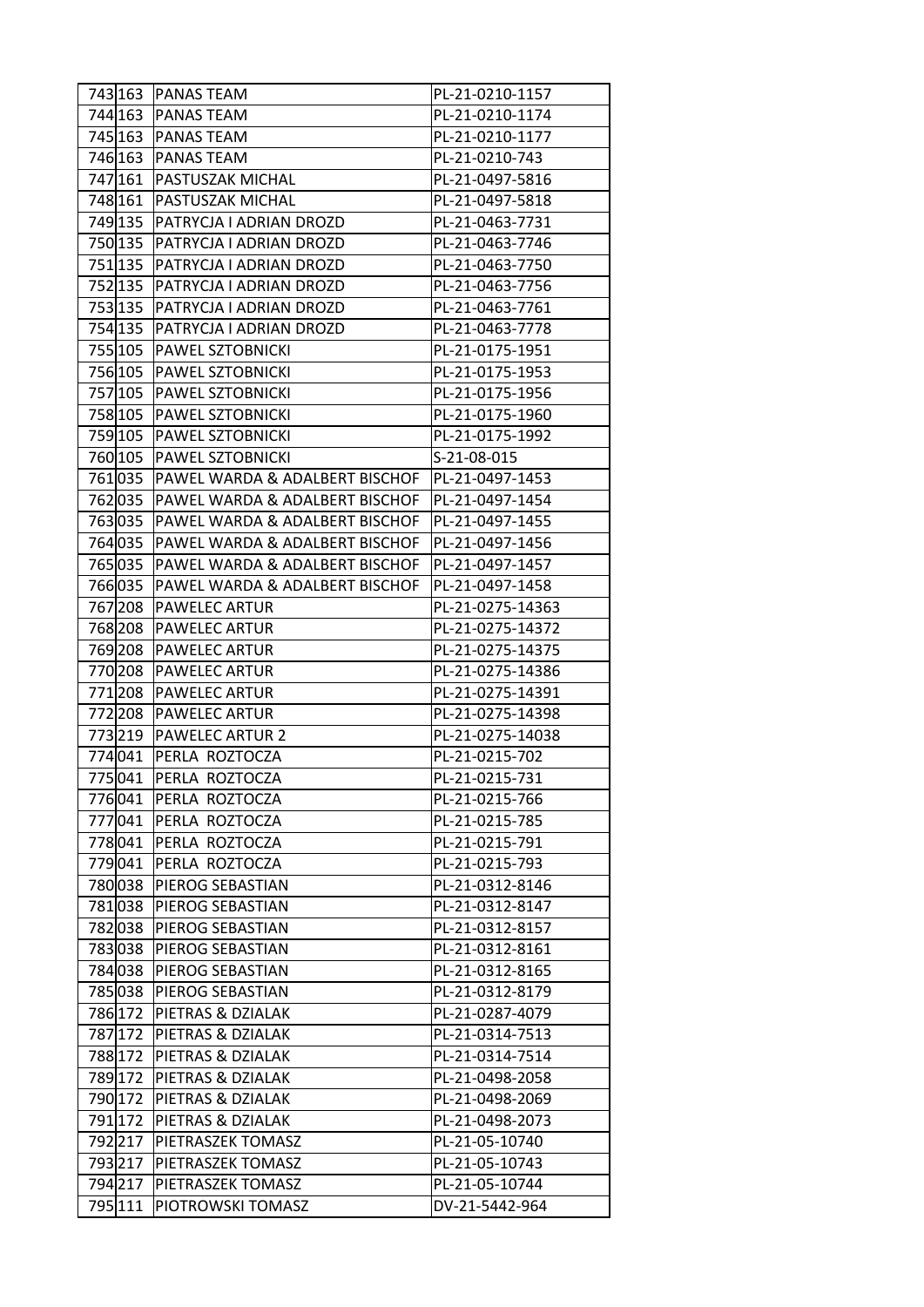|         | 796 111   PIOTROWSKI TOMASZ     | DV-21-5442-965  |
|---------|---------------------------------|-----------------|
| 797 111 | <b>IPIOTROWSKI TOMASZ</b>       | PL-21-0285-1621 |
| 798 111 | <b>PIOTROWSKI TOMASZ</b>        | PL-21-0285-1626 |
| 799 111 | <b>PIOTROWSKI TOMASZ</b>        | PL-21-0285-1643 |
| 800 111 | PIOTROWSKI TOMASZ               | PL-21-0285-1697 |
| 801 196 | PITAS M.M.-MAJCHER K.TEAM       | PL-21-0315-8549 |
| 802 196 | PITAS M.M.-MAJCHER K.TEAM       | PL-21-0315-8559 |
| 803 196 | PITAS M.M.-MAJCHER K.TEAM       | PL-21-0315-8560 |
| 804 196 | PITAS M.M.-MAJCHER K.TEAM       | PL-21-0315-9802 |
| 805 196 | PITAS M.M.-MAJCHER K.TEAM       | PL-21-0315-9813 |
| 806 196 | PITAS M.M.-MAJCHER K.TEAM       | PL-21-0315-9994 |
| 807 193 | <b>PO RA PI</b>                 | PL-21-0280-3119 |
| 808 193 | PO RA PI                        | PL-21-0280-3124 |
| 809 193 | PO RA PI                        | PL-21-0280-3130 |
| 810 193 | PO RA PI                        | PL-21-0280-3137 |
| 811 193 | PO RA PI                        | PL-21-0280-3139 |
| 812043  | POPLAWSKI MIECZYSLAW            | PL-21-0441-506  |
| 813043  | POPLAWSKI MIECZYSLAW            | PL-21-0441-516  |
| 814 043 | POPLAWSKI MIECZYSLAW            | PL-21-0441-525  |
| 815043  | POPLAWSKI MIECZYSLAW            | PL-21-0441-526  |
| 816043  | POPLAWSKI MIECZYSLAW            | PL-21-0441-551  |
| 817043  | POPLAWSKI MIECZYSLAW            | PL-21-0441-573  |
| 818 202 | POPOWSKA MONIKA                 | PL-21-014-5762  |
| 819 202 | POPOWSKA MONIKA                 | PL-21-014-5766  |
| 820 202 | POPOWSKA MONIKA                 | PL-21-014-5768  |
| 821 202 | POPOWSKA MONIKA                 | PL-21-014-5779  |
| 822202  | POPOWSKA MONIKA                 | PL-21-014-5789  |
| 823 134 | PRANAGAL                        | PL-21-0497-3662 |
| 824 134 | PRANAGAL                        | PL-21-0497-3665 |
| 825 134 | PRANAGAL                        | PL-21-0497-3667 |
| 826 134 | PRANAGAL                        | PL-21-0497-3668 |
| 827 134 | PRANAGAL                        | PL-21-0497-3669 |
| 828 134 | PRANAGAL                        | PL-21-0497-6892 |
|         | 829 154   PRZEDNIKOWSKI WIESLAW | PL-21-0306-4703 |
|         | 830 154  PRZEDNIKOWSKI WIESLAW  | PL-21-0306-4705 |
|         | 831 154   PRZEDNIKOWSKI WIESLAW | PL-21-0306-4712 |
|         | 832 154  PRZEDNIKOWSKI WIESLAW  | PL-21-0306-4713 |
| 833 154 | <b>PRZEDNIKOWSKI WIESLAW</b>    | PL-21-0306-4744 |
| 834 195 | RAF-KAR                         | PL-21-0183-2782 |
|         | 835 195 RAF-KAR                 | PL-21-0183-2926 |
| 836 195 | RAF-KAR                         | PL-21-0183-2931 |
|         | 837 195 RAF-KAR                 | PL-21-0183-2982 |
|         | 838 195 RAF-KAR                 | PL-21-0183-2991 |
| 839 110 | RAFAL GÓRSKI                    | PL-21-0223-583  |
| 840 110 | <b>RAFAL GÓRSKI</b>             | PL-21-0223-588  |
|         | 841 110 RAFAL GÓRSKI            | PL-21-0223-592  |
|         | 842 110 RAFAL GÓRSKI            | PL-21-0223-593  |
| 843 110 | <b>RAFAL GÓRSKI</b>             | PL-21-0223-595  |
| 844 110 | <b>RAFAL GÓRSKI</b>             | PL-21-0223-596  |
| 845 102 | <b>RAFAL KAMIL</b>              | PL-21-0215-120  |
| 846 102 | <b>RAFAL KAMIL</b>              | PL-21-03-10110  |
|         | 847 102 RAFAL KAMIL             | PL-21-03-10114  |
| 848 102 | <b>RAFAL KAMIL</b>              | PL-21-03-10115  |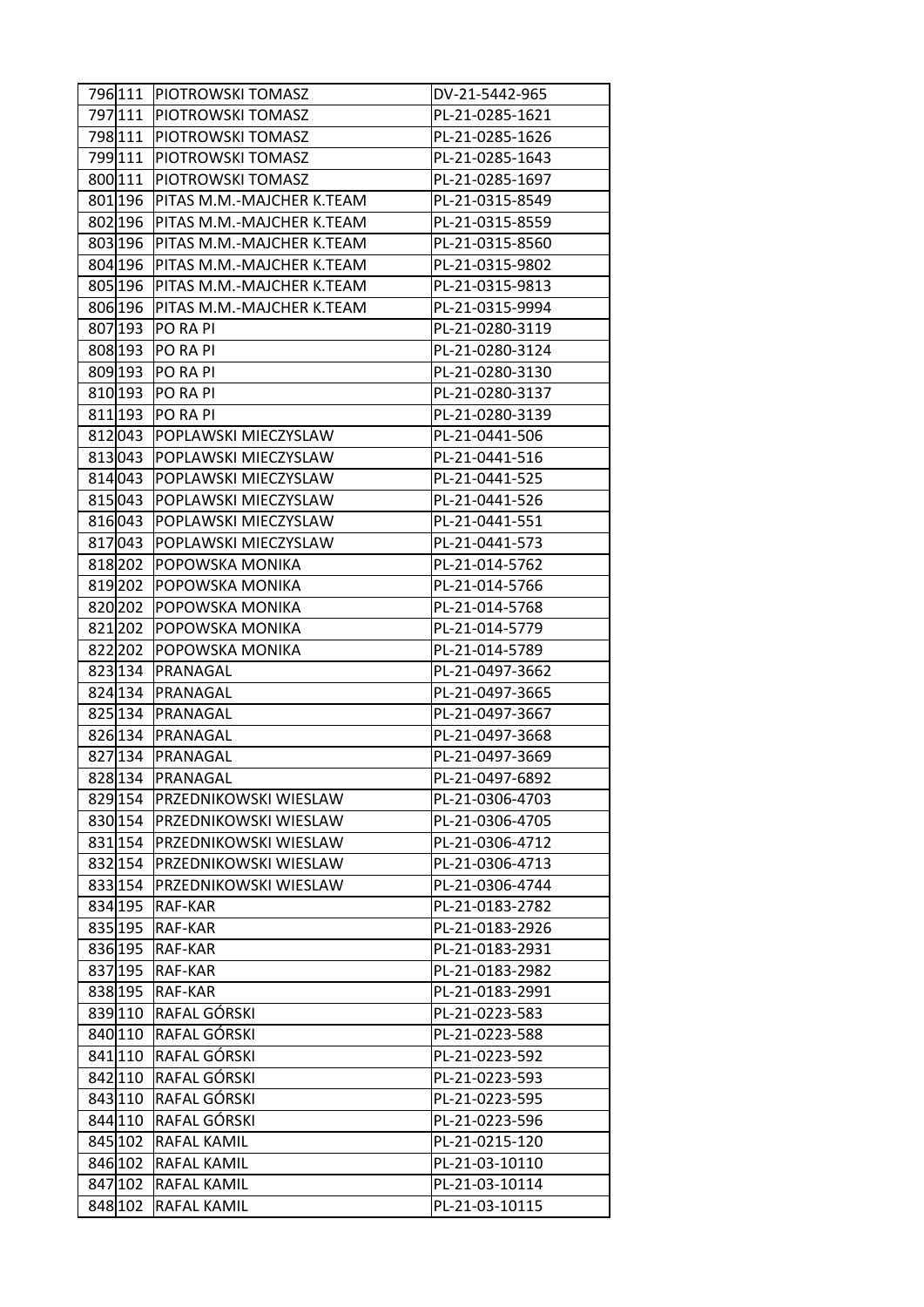|         | 849 102 RAFAL KAMIL             | PL-21-03-10157   |
|---------|---------------------------------|------------------|
| 850 102 | <b>RAFAL KAMIL</b>              | PL-21-03-10159   |
| 851024  | <b>RAZIK MAREK</b>              | DV-21-8867-43    |
| 852024  | <b>RAZIK MAREK</b>              | DV-21-8867-53    |
| 853024  | <b>RAZIK MAREK</b>              | DV-21-8867-70    |
| 854 024 | <b>RAZIK MAREK</b>              | DV-21-8867-83    |
| 855024  | <b>RAZIK MAREK</b>              | DV-21-8867-92    |
| 856024  | <b>RAZIK MAREK</b>              | DV-21-8867-97    |
| 857 160 | <b>RED TEAM</b>                 | PL-21-02-3239    |
| 858 160 | <b>RED TEAM</b>                 | PL-21-02-3248    |
| 859 160 | <b>RED TEAM</b>                 | PL-21-02-3251    |
| 860 160 | <b>RED TEAM</b>                 | PL-21-02-3252    |
| 861 160 | <b>RED TEAM</b>                 | PL-21-02-3256    |
| 862 160 | <b>RED TEAM</b>                 | PL-21-02-3261    |
| 863045  | <b>ROBERT-PATRYK</b>            | PL-21-0231-10012 |
| 864 045 | <b>ROBERT-PATRYK</b>            | PL-21-0231-10014 |
| 865045  | <b>ROBERT-PATRYK</b>            | PL-21-0231-10027 |
| 866045  | <b>ROBERT-PATRYK</b>            | PL-21-0231-10051 |
| 867 045 | <b>ROBERT-PATRYK</b>            | PL-21-0231-10062 |
| 868045  | ROBERT-PATRYK                   | PL-21-0231-10091 |
| 869081  | <b>ROJEK &amp; DUBIEL</b>       | PL-21-0311-9009  |
| 870081  | <b>ROJEK &amp; DUBIEL</b>       | PL-21-0311-9012  |
| 871081  | <b>ROJEK &amp; DUBIEL</b>       | PL-21-0311-9018  |
| 872081  | <b>ROJEK &amp; DUBIEL</b>       | PL-21-0311-9023  |
| 873081  | <b>ROJEK &amp; DUBIEL</b>       | PL-21-0311-9031  |
| 874 081 | <b>ROJEK &amp; DUBIEL</b>       | PL-21-0311-9033  |
| 875075  | RUBINKOWSKI DAMIAN              | PL-21-0397-1103  |
| 876075  | <b>RUBINKOWSKI DAMIAN</b>       | PL-21-0397-1192  |
| 877075  | RUBINKOWSKI DAMIAN              | PL-21-0397-1193  |
| 878204  | <b>SCHULZ TEAM</b>              | PL-21-0217-201   |
| 879204  | <b>SCHULZ TEAM</b>              | PL-21-0217-202   |
| 880 204 | <b>SCHULZ TEAM</b>              | PL-21-0217-206   |
| 881 204 | <b>SCHULZ TEAM</b>              | PL-21-0217-218   |
|         | 882 204  SCHULZ TEAM            | PL-21-0217-230   |
|         | 883 187 SEYKOPOL JERZY SERZYSKO | PL-21-0482-2101  |
|         | 884 187 SEYKOPOL JERZY SERZYSKO | PL-21-0482-2102  |
| 885 187 | SEYKOPOL JERZY SERZYSKO         | PL-21-0482-2104  |
| 886 187 | SEYKOPOL JERZY SERZYSKO         | PL-21-0482-2105  |
| 887 187 | SEYKOPOL JERZY SERZYSKO         | PL-21-0482-2110  |
|         | 888 187 SEYKOPOL JERZY SERZYSKO | PL-21-0482-2123  |
| 889058  | <b>SG SEHNKE-MARZEION</b>       | DV-21-8762-1000  |
| 890 058 | <b>SG SEHNKE-MARZEION</b>       | DV-21-8762-735   |
| 891 058 | <b>SG SEHNKE-MARZEION</b>       | DV-21-8762-965   |
| 892 058 | <b>SG SEHNKE-MARZEION</b>       | DV-21-8762-977   |
| 893 152 | <b>SITARSKI MAREK</b>           | PL-21-0262-1764  |
|         | 894 152 SITARSKI MAREK          | PL-21-0262-1770  |
| 895 152 | <b>SITARSKI MAREK</b>           | PL-21-0262-1774  |
| 896 152 | <b>SITARSKI MAREK</b>           | PL-21-0262-1786  |
| 897 152 | <b>SITARSKI MAREK</b>           | PL-21-0280-12862 |
| 898 152 | <b>SITARSKI MAREK</b>           | PL-21-0280-12865 |
| 899 059 | <b>SLAWOMIR WIERZBICKI</b>      | PL-21-0244-7018  |
| 900 059 | <b>SLAWOMIR WIERZBICKI</b>      | PL-21-0244-7028  |
| 901 059 | <b>SLAWOMIR WIERZBICKI</b>      | PL-21-0244-7031  |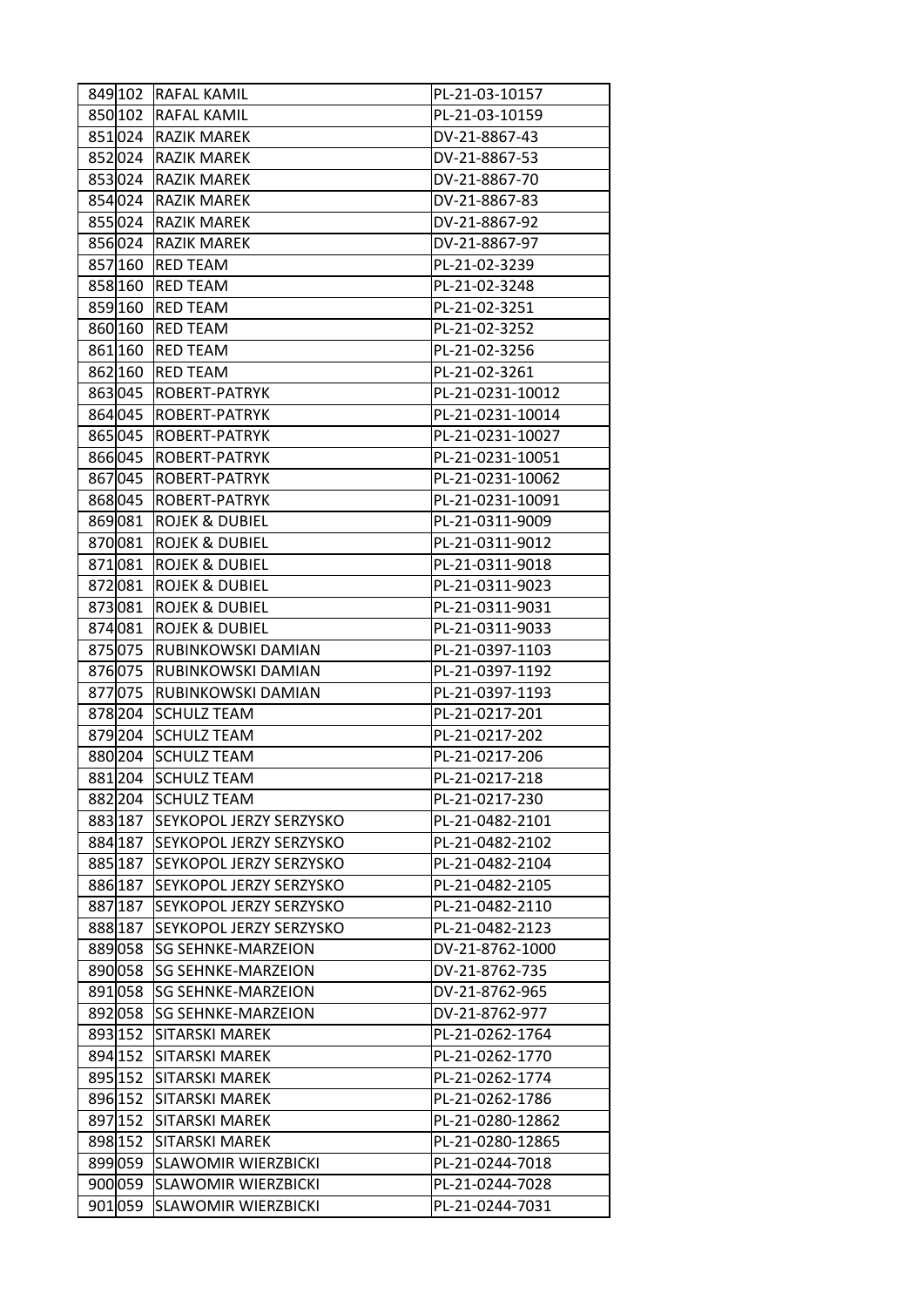| 902 059 | <b>SLAWOMIR WIERZBICKI</b>       | PL-21-0244-7035 |
|---------|----------------------------------|-----------------|
| 903042  | <b>SMERFY</b>                    | PL-21-0441-1805 |
| 904 042 | <b>SMERFY</b>                    | PL-21-0441-1814 |
| 905 042 | <b>SMERFY</b>                    | PL-21-0441-1829 |
| 906 042 | <b>SMERFY</b>                    | PL-21-0441-1833 |
| 907 042 | <b>SMERFY</b>                    | PL-21-0441-1845 |
| 908042  | <b>SMERFY</b>                    | PL-21-0441-1853 |
| 909 167 | <b>SMYK TOMASZ</b>               | PL-21-0497-2184 |
|         | 910 167 SMYK TOMASZ              | PL-21-0497-2185 |
| 911 167 | <b>SMYK TOMASZ</b>               | PL-21-0497-2187 |
| 912 167 | <b>SMYK TOMASZ</b>               | PL-21-0497-2188 |
| 913 167 | <b>SMYK TOMASZ</b>               | PL-21-0497-2195 |
| 914 167 | <b>SMYK TOMASZ</b>               | PL-21-0497-2197 |
| 915 225 | SOBCZAK <sub>2</sub>             | PL-21-0412-4416 |
| 916 225 | SOBCZAK 2                        | PL-21-0412-4417 |
| 917 225 | SOBCZAK 2                        | PL-21-0412-4420 |
| 918 225 | SOBCZAK 2                        | PL-21-0412-4422 |
| 919225  | SOBCZAK 2                        | PL-21-0412-4424 |
| 920 225 | SOBCZAK 2                        | PL-21-0412-4430 |
| 921224  | SOBCZAK1                         | PL-21-0412-4418 |
|         |                                  |                 |
| 922224  | SOBCZAK1                         | PL-21-0412-4419 |
| 923224  | SOBCZAK1                         | PL-21-0412-4421 |
| 924 224 | SOBCZAK1                         | PL-21-0412-4423 |
| 925 224 | SOBCZAK1                         | PL-21-0412-4425 |
| 926 224 | SOBCZAK1                         | PL-21-0412-4431 |
| 927033  | SOBIERAJ & GALCZYNSKI            | PL-21-0183-7007 |
| 928033  | SOBIERAJ & GALCZYNSKI            | PL-21-0183-7028 |
| 929033  | SOBIERAJ & GALCZYNSKI            | PL-21-0183-7032 |
| 930 033 | SOBIERAJ & GALCZYNSKI            | PL-21-0183-9888 |
| 931 033 | <b>SOBIERAJ &amp; GALCZYNSKI</b> | PL-21-0183-9900 |
| 932033  | SOBIERAJ & GALCZYNSKI            | PL-21-0183-9934 |
| 933 118 | SPARROW TEAM I                   | DV-21-1911-1248 |
| 934 118 | SPARROW TEAM I                   | DV-21-1911-1256 |
|         | 935 118 SPARROW TEAM I           | DV-21-1911-1264 |
|         | 936 118 SPARROW TEAM I           | DV-21-1911-1275 |
|         | 937 118 SPARROW TEAM I           | DV-21-1911-1282 |
| 938 118 | SPARROW TEAM I                   | DV-21-1911-1288 |
| 939 119 | <b>SPARROW TEAM II</b>           | DV-21-1911-1257 |
|         | 940 119 SPARROW TEAM II          | DV-21-1911-1267 |
|         | 941 19 SPARROW TEAM II           | DV-21-1911-1273 |
|         | 942 119 SPARROW TEAM II          | DV-21-1911-1296 |
|         | 943 119 SPARROW TEAM II          | DV-21-2585-1818 |
|         | 944 119 SPARROW TEAM II          | DV-21-2585-1835 |
| 945 186 | <b>SPRYCHA LUKASZ</b>            | PL-21-0468-100  |
|         | 946 186 SPRYCHA LUKASZ           | PL-21-0468-7704 |
|         | 947 186 SPRYCHA LUKASZ           | PL-21-0468-7707 |
|         | 948 186 SPRYCHA LUKASZ           | PL-21-0468-7722 |
|         | 949 186 SPRYCHA LUKASZ           | PL-21-0468-7723 |
| 950 186 | <b>SPRYCHA LUKASZ</b>            | PL-21-0468-7725 |
| 951213  | <b>SPRYCHA NATANIEL</b>          | PL-21-0468-7738 |
| 952 213 | <b>SPRYCHA NATANIEL</b>          | PL-21-0468-7743 |
|         | 953 213 SPRYCHA NATANIEL         | PL-21-0468-7747 |
| 954 213 | <b>SPRYCHA NATANIEL</b>          | PL-21-0468-7756 |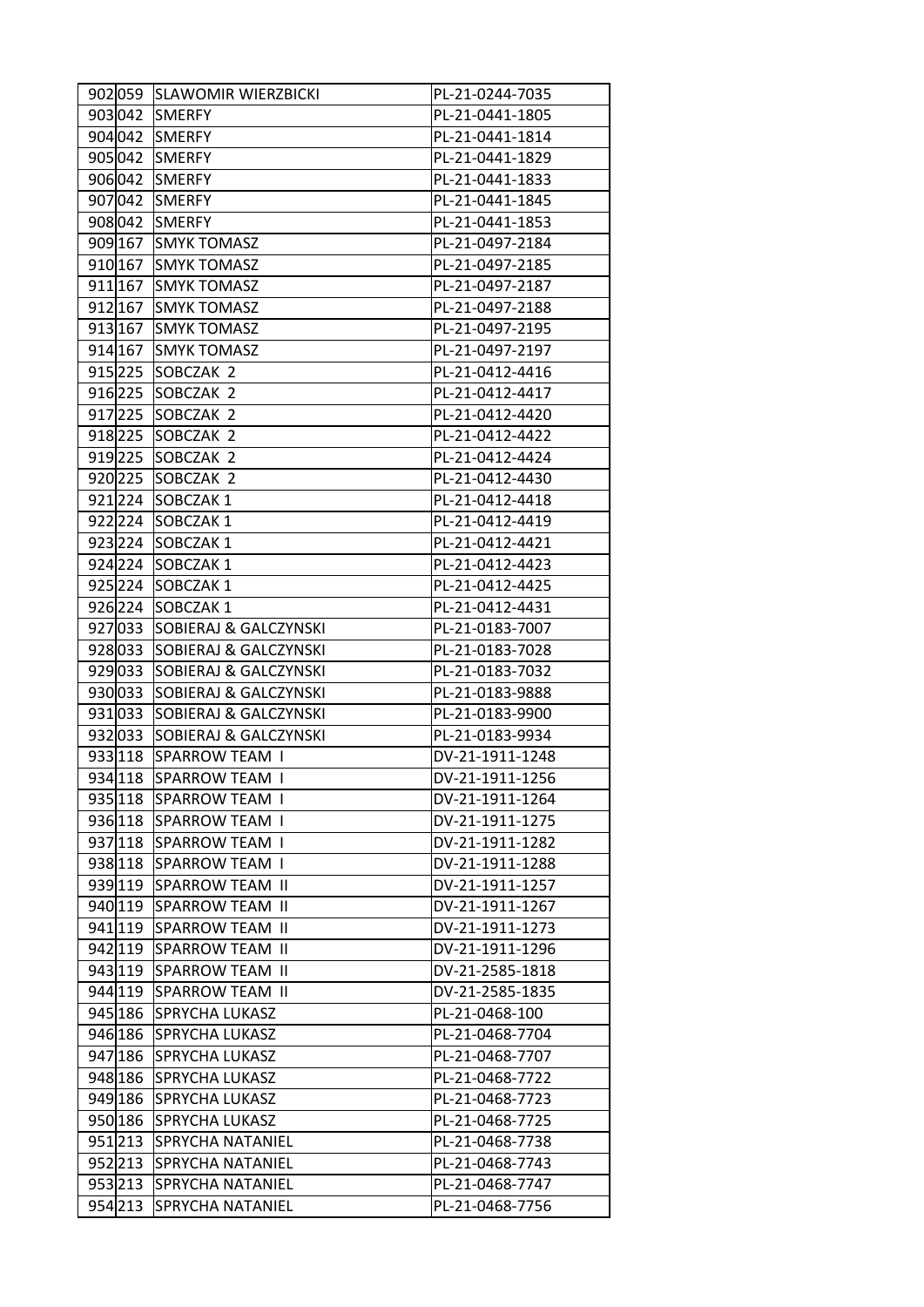|          | 955 213 | <b>SPRYCHA NATANIEL</b>             | PL-21-0468-7774  |
|----------|---------|-------------------------------------|------------------|
|          | 956 213 | <b>SPRYCHA NATANIEL</b>             | PL-21-0468-7785  |
|          | 957 115 | SROKA-KUSION-KAWA                   | PL-21-0235-8251  |
|          | 958 115 | SROKA-KUSION-KAWA                   | PL-21-0235-8252  |
|          | 959 115 | SROKA-KUSION-KAWA                   | PL-21-0318-3109  |
|          | 960 115 | SROKA-KUSION-KAWA                   | PL-21-0318-3142  |
|          | 961 115 | SROKA-KUSION-KAWA                   | PL-21-0318-3424  |
|          | 962 115 | SROKA-KUSION-KAWA                   | PL-21-0318-3444  |
|          | 963 171 | STANCZAK DAMIAN                     | PL-21-0239-13261 |
|          | 964 171 | STANCZAK DAMIAN                     | PL-21-0239-13262 |
|          | 965 171 | STANCZAK DAMIAN                     | PL-21-0239-13285 |
|          | 966 171 | STANCZAK DAMIAN                     | PL-21-0239-13286 |
|          | 967 171 | STANCZAK DAMIAN                     | PL-21-0239-13289 |
|          | 968 171 | STANCZAK DAMIAN                     | PL-21-0239-13290 |
|          | 969072  | STEFANSKI MAREK MWG ROGOWO I        | PL-21-0495-6829  |
|          | 970072  | STEFANSKI MAREK MWG ROGOWO I        | PL-21-0495-6830  |
|          | 971 072 | <b>STEFANSKI MAREK MWG ROGOWO I</b> | PL-21-0495-6871  |
|          | 972072  | STEFANSKI MAREK MWG ROGOWO I        | PL-21-0495-6875  |
|          | 973072  | STEFANSKI MAREK MWG ROGOWO I        | PL-21-0495-6964  |
|          | 974 072 | STEFANSKI MAREK MWG ROGOWO I        | PL-21-0495-6974  |
|          | 975072  | STEFANSKI MAREK MWG ROGOWO I        | PL-21-0495-6991  |
|          |         |                                     |                  |
|          | 976073  | STEFANSKI MAREK MWG ROGOWO II       | PL-21-0495-10423 |
|          | 977073  | STEFANSKI MAREK MWG ROGOWO II       | PL-21-0495-10425 |
|          | 978073  | STEFANSKI MAREK MWG ROGOWO II       | PL-21-0495-6949  |
|          | 979073  | STEFANSKI MAREK MWG ROGOWO II       | PL-21-0495-6952  |
|          | 980 073 | STEFANSKI MAREK MWG ROGOWO II       | PL-21-0495-6965  |
|          | 981073  | STEFANSKI MAREK MWG ROGOWO II       | PL-21-0495-6994  |
|          | 982 036 | <b>STRZELCZYK TOMASZ</b>            | PL-21-0221-5414  |
|          | 983036  | <b>STRZELCZYK TOMASZ</b>            | PL-21-0221-5420  |
|          | 984 036 | <b>STRZELCZYK TOMASZ</b>            | PL-21-0221-5425  |
|          | 985036  | <b>STRZELCZYK TOMASZ</b>            | PL-21-0221-5431  |
|          | 986036  | <b>STRZELCZYK TOMASZ</b>            | PL-21-0221-5435  |
|          | 987036  | STRZELCZYK TOMASZ                   | PL-21-0221-5438  |
|          |         | 988 126 STUDZINSKI BARTOSZ-ZBIGNIEW | PL-21-0211-10150 |
|          | 989 126 | STUDZINSKI BARTOSZ-ZBIGNIEW         | PL-21-0211-10151 |
|          | 990 126 | STUDZINSKI BARTOSZ-ZBIGNIEW         | PL-21-0211-10155 |
|          | 991 126 | STUDZINSKI BARTOSZ-ZBIGNIEW         | PL-21-0211-10167 |
|          | 992 126 | STUDZINSKI BARTOSZ-ZBIGNIEW         | PL-21-0211-10214 |
|          | 993 126 | STUDZINSKI BARTOSZ-ZBIGNIEW         | PL-21-0211-10219 |
|          | 994 029 | <b>STYPCZYNSKI DARIUSZ</b>          | PL-21-0473-9601  |
|          | 995 029 | <b>STYPCZYNSKI DARIUSZ</b>          | PL-21-0473-9616  |
|          | 996 029 | <b>STYPCZYNSKI DARIUSZ</b>          | PL-21-0473-9618  |
|          | 997 029 | STYPCZYNSKI DARIUSZ                 | PL-21-0473-9619  |
|          | 998029  | <b>STYPCZYNSKI DARIUSZ</b>          | PL-21-0473-9620  |
|          | 999029  | <b>STYPCZYNSKI DARIUSZ</b>          | PL-21-0473-9621  |
| 1000 185 |         | SYLWIA I DAREK ZYBURA 2             | PL-21-0211-3809  |
| 1001 185 |         | SYLWIA I DAREK ZYBURA 2             | PL-21-0211-3810  |
| 1002 185 |         | SYLWIA I DAREK ZYBURA 2             | PL-21-0211-3815  |
| 1003 185 |         | SYLWIA I DAREK ZYBURA 2             | PL-21-0211-3816  |
| 1004 185 |         | SYLWIA I DAREK ZYBURA 2             | PL-21-0215-4983  |
| 1005 185 |         | SYLWIA I DAREK ZYBURA 2             | PL-21-0215-4985  |
| 1006 164 |         | SYLWIA I DAREK ZYBURA 1             | PL-21-0211-3801  |
| 1007 164 |         | SYLWIA I DAREK ZYBURA 1             | PL-21-0211-3803  |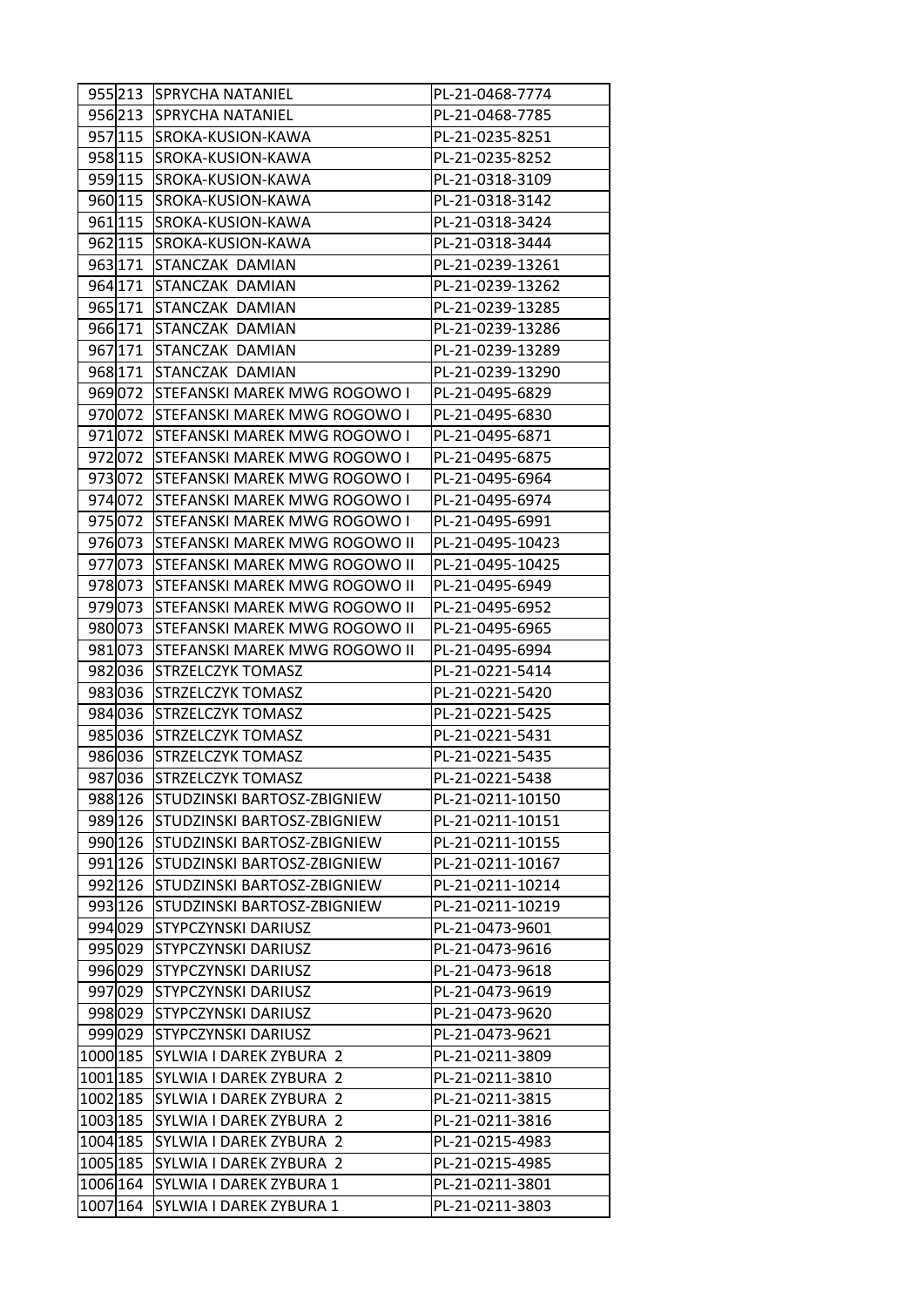| 1008 164 | SYLWIA I DAREK ZYBURA 1     | PL-21-0211-3804 |
|----------|-----------------------------|-----------------|
| 1009 164 | SYLWIA I DAREK ZYBURA 1     | PL-21-0211-3805 |
| 1010 164 | SYLWIA I DAREK ZYBURA 1     | PL-21-0211-3806 |
| 1011 164 | SYLWIA I DAREK ZYBURA 1     | PL-21-0211-3807 |
| 1012 191 | SZKOLNY-KROLIKOWSKI         | PL-21-0355-253  |
| 1013 191 | SZKOLNY-KROLIKOWSKI         | PL-21-0355-306  |
| 1014 191 | SZKOLNY-KROLIKOWSKI         | PL-21-0355-389  |
| 1015 191 | SZKOLNY-KROLIKOWSKI         | PL-21-0355-393  |
| 1016 191 | SZKOLNY-KROLIKOWSKI         | PL-21-0355-395  |
| 1017 191 | SZKOLNY-KROLIKOWSKI         | PL-21-0355-398  |
| 1018 114 | SZNAUCNER JAROSLAW          | PL-21-0492-4005 |
| 1019 114 | SZNAUCNER JAROSLAW          | PL-21-0492-4008 |
| 1020 114 | SZNAUCNER JAROSLAW          | PL-21-0492-4017 |
| 1021 114 | SZNAUCNER JAROSLAW          | PL-21-0492-4029 |
| 1022 114 | <b>SZNAUCNER JAROSLAW</b>   | PL-21-0492-4056 |
| 1023 114 | SZNAUCNER JAROSLAW          | PL-21-0492-4068 |
| 1024 190 | SZYDLOWIEC-PINCZOW          | PL-21-0183-9893 |
| 1025 147 | SZYMANSKI JERZY             | PL-21-0208-7046 |
| 1026 147 | SZYMANSKI JERZY             | PL-21-0208-7069 |
| 1027 147 | SZYMANSKI JERZY             | PL-21-0208-7074 |
| 1028 147 | <b>SZYMANSKI JERZY</b>      | PL-21-0208-7075 |
| 1029 147 | SZYMANSKI JERZY             | PL-21-0208-7077 |
| 1030 147 | SZYMANSKI JERZY             | PL-21-0208-7080 |
| 1031 070 | <b>SZYMON</b>               | PL-21-0180-6507 |
| 1032070  | <b>SZYMON</b>               | PL-21-0180-6511 |
| 1033070  | <b>SZYMON</b>               | PL-21-0180-6575 |
| 1034 070 | <b>SZYMON</b>               | PL-21-0180-6579 |
| 1035070  | <b>SZYMON</b>               | PL-21-0180-6585 |
| 1036070  | <b>SZYMON</b>               | PL-21-0180-6600 |
| 1037 142 | <b>TAYA</b>                 | PL-21-0250-6118 |
| 1038 142 | <b>TAYA</b>                 | PL-21-0250-6122 |
| 1039 142 | <b>TAYA</b>                 | PL-21-0250-6131 |
| 1040 142 | <b>TAYA</b>                 | PL-21-0250-6134 |
| 1041 142 | <b>TAYA</b>                 | PL-21-0250-6143 |
| 1042 142 | <b>TAYA</b>                 | PL-21-0250-6179 |
| 1043 155 | <b>TCHORZEWSKI WOJCIECH</b> | PL-21-0468-6315 |
| 1044 155 | <b>TCHORZEWSKI WOJCIECH</b> | PL-21-0468-6316 |
| 1045 155 | <b>TCHORZEWSKI WOJCIECH</b> | PL-21-0468-6319 |
| 1046 155 | <b>TCHORZEWSKI WOJCIECH</b> | PL-21-0468-6320 |
| 1047 155 | <b>TCHORZEWSKI WOJCIECH</b> | PL-21-0468-6334 |
| 1048 155 | <b>TCHORZEWSKI WOJCIECH</b> | PL-21-0468-6335 |
| 1049 133 | TEAM G & W                  | PL-21-0208-3371 |
| 1050 133 | TEAM G & W                  | PL-21-0208-3373 |
| 1051 133 | TEAM G & W                  | PL-21-0208-3376 |
| 1052 133 | TEAM G & W                  | PL-21-0208-4251 |
| 1053 133 | TEAM G & W                  | PL-21-0208-4267 |
| 1054 133 | TEAM G & W                  | PL-21-0208-4278 |
| 1055030  | TEAM BLECHARZ - MULLER      | DV-21-1078-640  |
| 1056030  | TEAM BLECHARZ - MULLER      | DV-21-1078-647  |
| 1057 030 | TEAM BLECHARZ - MULLER      | DV-21-1078-651  |
| 1058030  | TEAM BLECHARZ - MULLER      | PL-21-0499-4519 |
| 1059 030 | TEAM BLECHARZ - MULLER      | PL-21-0499-4521 |
| 1060030  | TEAM BLECHARZ - MULLER      | PL-21-0499-4526 |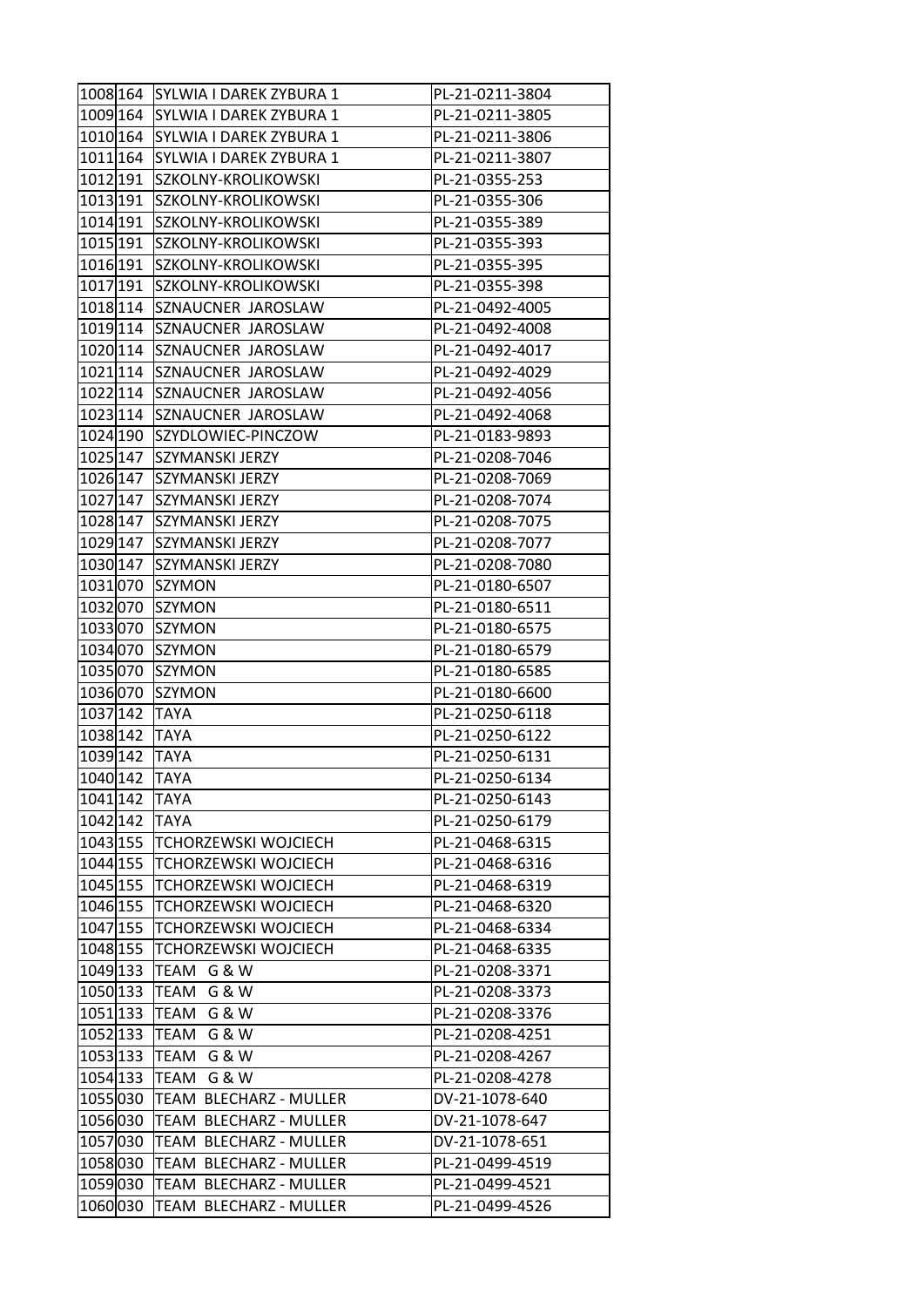|          | 1061027 TEAM KACZOR             | PL-21-0412-3210  |
|----------|---------------------------------|------------------|
| 1062027  | <b>TEAM KACZOR</b>              | PL-21-0412-3218  |
|          | 1063027 TEAM KACZOR             | PL-21-0412-3261  |
|          | 1064 027 TEAM KACZOR            | PL-21-0412-3265  |
| 1065027  | <b>TEAM KACZOR</b>              | PL-21-0412-3268  |
| 1066027  | <b>TEAM KACZOR</b>              | PL-21-0412-3269  |
| 1067001  | TEAM "RICHI"                    | DV-21-6339-137   |
| 1068001  | TEAM "RICHI"                    | DV-21-6339-433   |
| 1069001  | TEAM "RICHI"                    | DV-21-6339-435   |
| 1070001  | TEAM "RICHI"                    | DV-21-6339-438   |
| 1071001  | TEAM "RICHI"                    | DV-21-6339-439   |
| 1072001  | TEAM "RICHI"                    | DV-21-6339-486   |
| 1073 106 | <b>TEAM A.A.</b>                | PL-21-0139-446   |
| 1074 106 | <b>TEAM A.A.</b>                | PL-21-0139-448   |
| 1075 106 | <b>TEAM A.A.</b>                | PL-21-0139-449   |
|          | 1076106 TEAM A.A.               | PL-21-0139-459   |
| 1077 106 | <b>TEAM A.A.</b>                | PL-21-0139-460   |
| 1078 106 | TEAM A.A.                       | PL-21-0411-3722  |
| 1079 106 | TEAM A.A.                       | PL-21-0411-3740  |
| 1080016  | TEAM SIATKA & LIPIAN            | PL-21-0208-8931  |
| 1081 016 | TEAM SIATKA & LIPIAN            | PL-21-0208-8938  |
|          | 1082016 TEAM SIATKA & LIPIAN    | PL-21-0208-8942  |
|          | 1083016 TEAM SIATKA & LIPIAN    | PL-21-0208-8956  |
| 1084 016 | TEAM SIATKA & LIPIAN            | PL-21-0208-8987  |
| 1085016  | <b>TEAM SIATKA &amp; LIPIAN</b> | PL-21-0208-8997  |
| 1086 112 | <b>TORZ SLAWOMIR</b>            | PL-21-0155-6206  |
| 1087 112 | <b>TORZ SLAWOMIR</b>            | PL-21-0155-6209  |
| 1088 112 | <b>TORZ SLAWOMIR</b>            | PL-21-0155-6241  |
| 1089 112 | <b>TORZ SLAWOMIR</b>            | PL-21-0155-6245  |
| 1090 112 | <b>TORZ SLAWOMIR</b>            | PL-21-0155-6256  |
| 1091 112 | <b>TORZ SLAWOMIR</b>            | PL-21-0155-6270  |
| 1092 201 | <b>WAJSZCZUK RYSZARD</b>        | PL-21-0215-1132  |
| 1093 201 | <b>WAJSZCZUK RYSZARD</b>        | PL-21-0215-1138  |
| 1094 201 | <b>WAJSZCZUK RYSZARD</b>        | PL-21-0215-1139  |
| 1095 201 | <b>WAJSZCZUK RYSZARD</b>        | PL-21-0215-1483  |
| 1096 201 | <b>WAJSZCZUK RYSZARD</b>        | PL-21-0215-1485  |
| 1097 201 | <b>WAJSZCZUK RYSZARD</b>        | PL-21-0215-1486  |
| 1098076  | <b>WALKI</b>                    | PL-21-0162-3018  |
| 1099076  | <b>WALKI</b>                    | PL-21-0162-3020  |
| 1100076  | <b>WALKI</b>                    | PL-21-0162-3034  |
| 1101 076 | <b>WALKI</b>                    | PL-21-0162-5701  |
| 1102076  | <b>WALKI</b>                    | PL-21-0162-5702  |
| 1103076  | <b>WALKI</b>                    | PL-21-0162-5703  |
| 1104 010 | <b>WARDA MIROSLAW</b>           | PL-21-0211-538   |
| 1105010  | <b>WARDA MIROSLAW</b>           | PL-21-0211-556   |
| 1106010  | <b>WARDA MIROSLAW</b>           | PL-21-0211-558   |
| 1107010  | <b>WARDA MIROSLAW</b>           | PL-21-0211-562   |
| 1108010  | <b>WARDA MIROSLAW</b>           | PL-21-0211-564   |
| 1109010  | <b>WARDA MIROSLAW</b>           | PL-21-0211-574   |
| 1110 169 | WASNIEWSKI - DOBIES             | PL-21-0281-10701 |
| 1111 169 | <b>WASNIEWSKI - DOBIES</b>      | PL-21-0281-10712 |
| 1112 169 | <b>WASNIEWSKI - DOBIES</b>      | PL-21-0281-10724 |
|          |                                 |                  |
| 1113 169 | <b>WASNIEWSKI - DOBIES</b>      | PL-21-0281-2107  |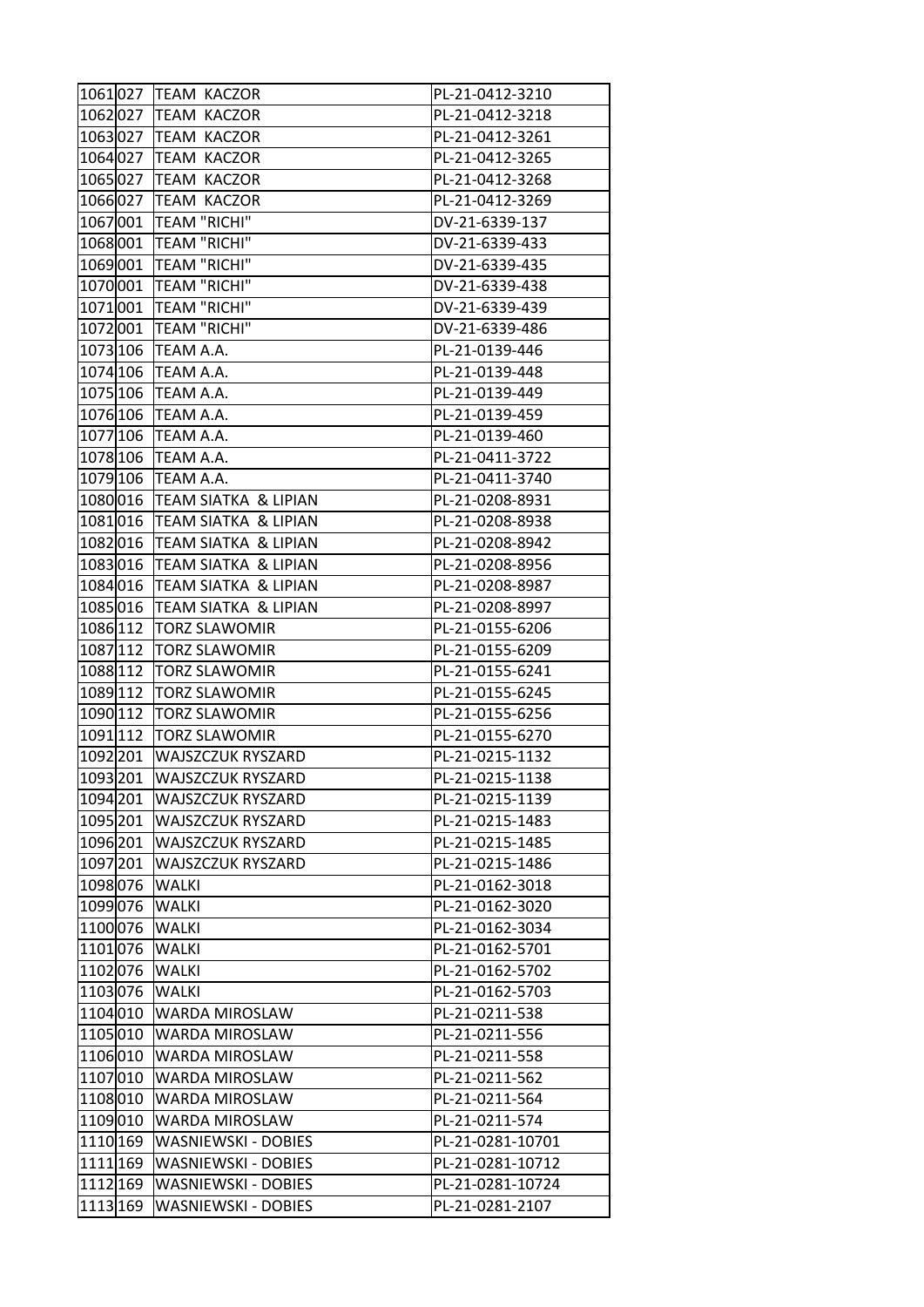| 1114 169 | <b>WASNIEWSKI - DOBIES</b>     | PL-21-0281-2162                    |
|----------|--------------------------------|------------------------------------|
| 1115 169 | WASNIEWSKI - DOBIES            | PL-21-0281-2176                    |
|          | 1116004 WEDZINA JAROSLAW       | PL-21-0215-1091                    |
|          | 1117004 WEDZINA JAROSLAW       | PL-21-0215-1093                    |
| 1118004  | <b>WEDZINA JAROSLAW</b>        | PL-21-0215-1134                    |
| 1119 004 | <b>WEDZINA JAROSLAW</b>        | PL-21-0215-1471                    |
| 1120 004 | <b>WEDZINA JAROSLAW</b>        | PL-21-0215-1491                    |
| 1121 004 | <b>WEDZINA JAROSLAW</b>        | PL-21-0215-2420                    |
|          | 1122015 WEDZINA WIESLAW        | PL-21-0215-1495                    |
|          | 1123015 WEDZINA WIESLAW        | PL-21-0215-2406                    |
| 1124 015 | <b>WEDZINA WIESLAW</b>         | PL-21-0215-2408                    |
| 1125 015 | <b>WEDZINA WIESLAW</b>         | PL-21-0215-2410                    |
| 1126 096 | <b>WIESLAW &amp; TYMON</b>     | PL-21-0223-12211                   |
| 1127096  | <b>WIESLAW &amp; TYMON</b>     | PL-21-0223-12218                   |
| 1128096  | <b>WIESLAW &amp; TYMON</b>     | PL-21-0223-12221                   |
| 1129 096 | <b>WIESLAW &amp; TYMON</b>     | PL-21-0223-12222                   |
|          | 1130096 WIESLAW & TYMON        | PL-21-0223-12223                   |
| 1131 096 | <b>WIESLAW &amp; TYMON</b>     | PL-21-0223-12225                   |
| 1132 096 | <b>WIESLAW &amp; TYMON</b>     | PL-21-0223-12287                   |
| 1133212  | WISZNIEWSKI WLODZOMIERZ        | PL-21-0441-3131                    |
| 1134 212 | WISZNIEWSKI WLODZOMIERZ        | PL-21-07-4991                      |
| 1135 212 | WISZNIEWSKI WLODZOMIERZ        | PL-21-07-4992                      |
| 1136 212 | <b>WISZNIEWSKI WLODZOMIERZ</b> | PL-21-07-4993                      |
| 1137 212 | WISZNIEWSKI WLODZOMIERZ        | PL-21-07-4995                      |
| 1138 222 | WLA@ZLY                        | PL-21-09-9888                      |
| 1139 222 |                                | PL-21-09-9896                      |
| 1140 222 | WLA@ZLY<br>WLA@ZLY             | PL-21-09-9897                      |
| 1141222  | WLA@ZLY                        | PL-21-09-9900                      |
| 1142222  | WLA@ZLY                        | PL-21-09-9901                      |
| 1143 222 | WLA@ZLY                        | PL-21-09-9909                      |
| 1144 037 | <b>WLODARCZYK MAREK</b>        | PL-21-065-10201                    |
| 1145 037 | <b>WLODARCZYK MAREK</b>        | PL-21-065-10209                    |
| 1146 037 | <b>WLODARCZYK MAREK</b>        | PL-21-065-10213                    |
| 1147 037 | <b>WLODARCZYK MAREK</b>        |                                    |
| 1148 037 | <b>WLODARCZYK MAREK</b>        | PL-21-065-10224<br>PL-21-065-10235 |
|          | <b>WOLANIN ZBIGNIEW</b>        |                                    |
| 1149 179 |                                | PL-21-0248-9758                    |
| 1150 179 | <b>WOLANIN ZBIGNIEW</b>        | PL-21-0248-9759                    |
| 1151 179 | <b>WOLANIN ZBIGNIEW</b>        | PL-21-0248-9771                    |
| 1152 179 | <b>WOLANIN ZBIGNIEW</b>        | PL-21-0248-9772                    |
| 1153 179 | <b>WOLANIN ZBIGNIEW</b>        | PL-21-0436-6426                    |
| 1154 179 | <b>WOLANIN ZBIGNIEW</b>        | PL-21-0436-6449                    |
| 1155056  | <b>WOZNY KONRAD</b>            | PL-21-0208-4556                    |
| 1156056  | <b>WOZNY KONRAD</b>            | PL-21-0208-4557                    |
| 1157056  | <b>WOZNY KONRAD</b>            | PL-21-0208-4558                    |
| 1158084  | <b>WROBEL WALDEMAR I</b>       | PL-21-0498-3652                    |
| 1159 084 | <b>WROBEL WALDEMAR I</b>       | PL-21-0498-3656                    |
| 1160 084 | <b>WROBEL WALDEMAR I</b>       | PL-21-0498-3668                    |
| 1161 084 | <b>WROBEL WALDEMAR I</b>       | PL-21-0498-3670                    |
| 1162084  | WROBEL WALDEMAR I              | PL-21-0498-3675                    |
| 1163084  | WROBEL WALDEMAR I              | PL-21-0498-3683                    |
| 1164 085 | <b>WROBEL WALDEMAR II</b>      | PL-21-0498-3669                    |
| 1165085  | <b>WROBEL WALDEMAR II</b>      | PL-21-0498-3672                    |
| 1166085  | WROBEL WALDEMAR II             | PL-21-0498-3674                    |